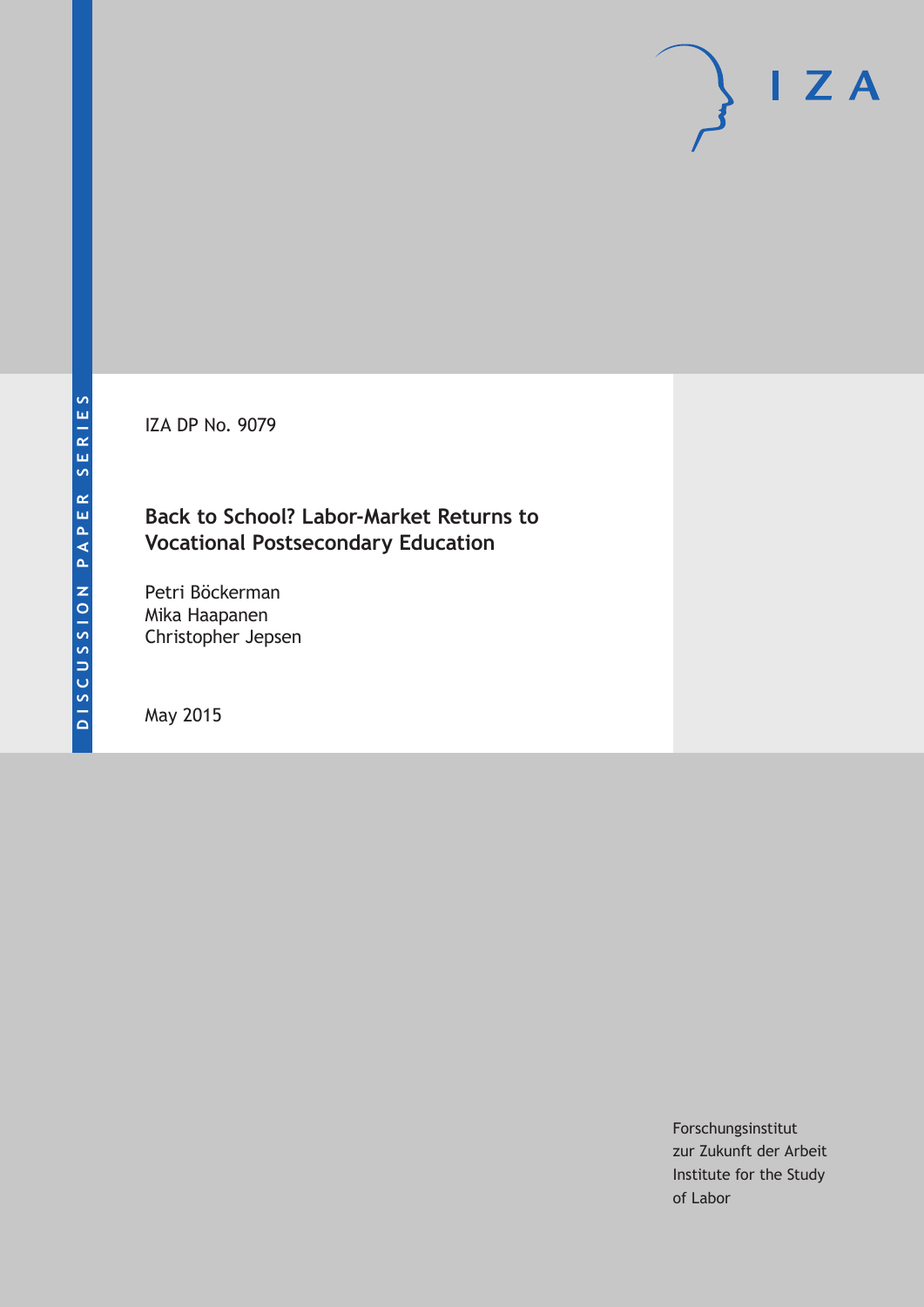# **Back to School? Labor-Market Returns to Vocational Postsecondary Education**

### **Petri Böckerman**

*Turku School of Economics, Labour Institute for Economic Research and IZA*

### **Mika Haapanen**

*University of Jyvaskyla*

### **Christopher Jepsen**

*University College Dublin and Geary Institute*

Discussion Paper No. 9079 May 2015

IZA

P.O. Box 7240 53072 Bonn Germany

Phone: +49-228-3894-0 Fax: +49-228-3894-180 E-mail: iza@iza.org

Any opinions expressed here are those of the author(s) and not those of IZA. Research published in this series may include views on policy, but the institute itself takes no institutional policy positions. The IZA research network is committed to the IZA Guiding Principles of Research Integrity.

The Institute for the Study of Labor (IZA) in Bonn is a local and virtual international research center and a place of communication between science, politics and business. IZA is an independent nonprofit organization supported by Deutsche Post Foundation. The center is associated with the University of Bonn and offers a stimulating research environment through its international network, workshops and conferences, data service, project support, research visits and doctoral program. IZA engages in (i) original and internationally competitive research in all fields of labor economics, (ii) development of policy concepts, and (iii) dissemination of research results and concepts to the interested public.

<span id="page-1-0"></span>IZA Discussion Papers often represent preliminary work and are circulated to encourage discussion. Citation of such a paper should account for its provisional character. A revised version may be available directly from the author.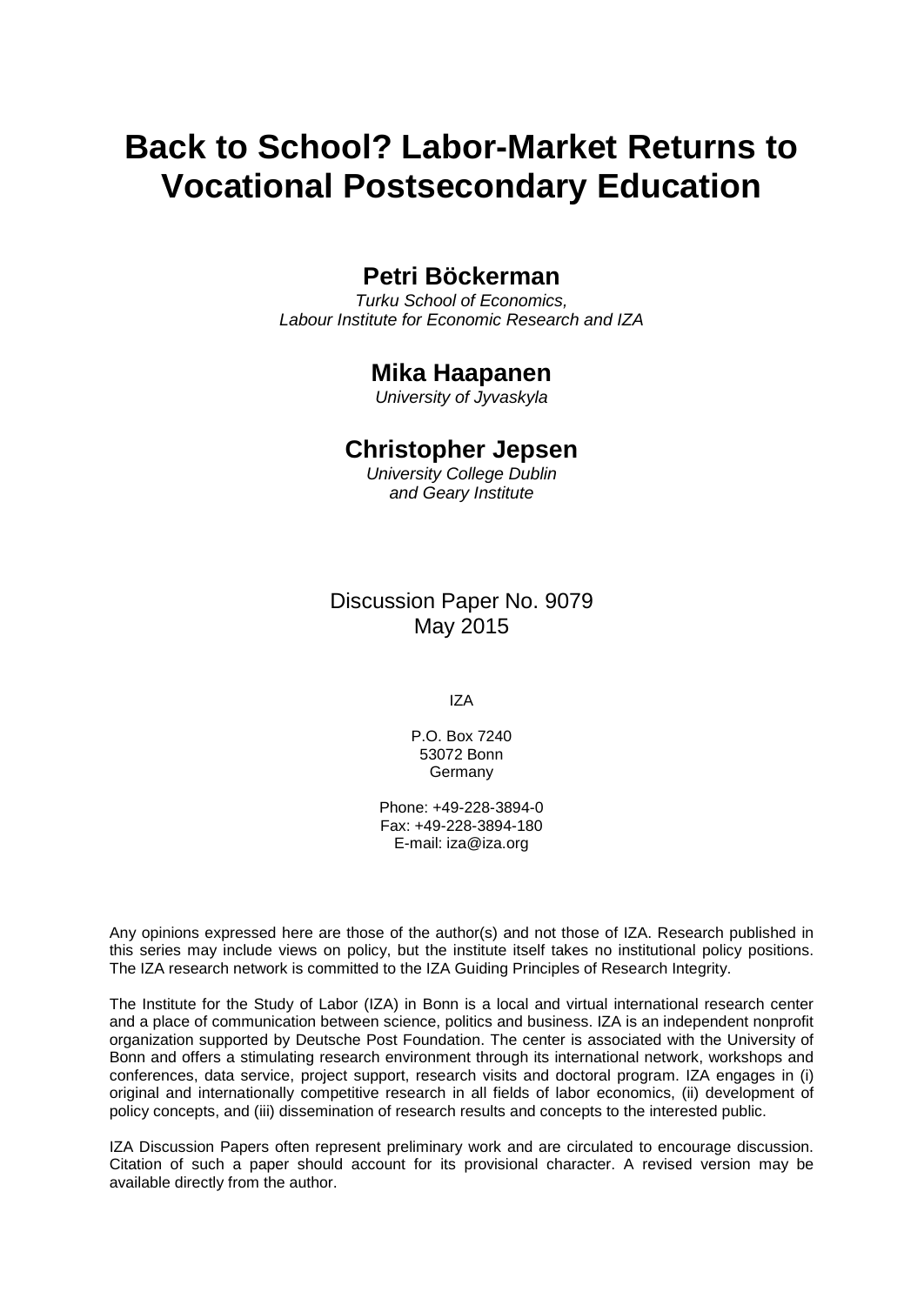IZA Discussion Paper No. 9079 May 2015

# **ABSTRACT**

### **Back to School? Labor-Market Returns to Vocational Postsecondary Education[\\*](#page-1-0)**

Outside the U.S., little is known about the labor-market returns to vocational (or polytechnic) postsecondary education. This paper focuses on the labor-market returns to polytechnic bachelor's degrees in Finland. Using detailed administrative data, we estimate person fixed effect models to study returns for individuals with labor-force attachment prior to polytechnic school enrollment. We find sizable earnings and employment impacts for polytechnic bachelor's degrees, although the returns vary by personal characteristics and field of study.

JEL Classification: J24, I26

Keywords: vocational education, postsecondary education, labor-market returns

Corresponding author:

Christopher Jepsen School Of Economics University College Dublin Newman Building Belfield, Dublin 4 Ireland E-mail: [christopher.jepsen@ucd.ie](mailto:christopher.jepsen@ucd.ie)

This study is part of a project supported by the Academy of Finland (project no. 251071), Yrjö Jahnsson Foundation (project no. 6621) and the European Union's Seventh Framework Programme (FP7-PEOPLE-2013-CIG) under project identification number 618400 - PSE RETURNS. We thank Celeste Carruthers, Ohto Kanninen, and seminar participants at the meeting of the Finnish Economic Association (Helsinki, 2015), Irish Economic Association (Dublin, 2015), Summer Seminar of Finnish Economists (Jyväskylä, 2014), Labour Institute for Economic Research (2014), University of Tennessee (Knoxville, 2014) for the useful comments, and Hannu Karhunen for data assistance.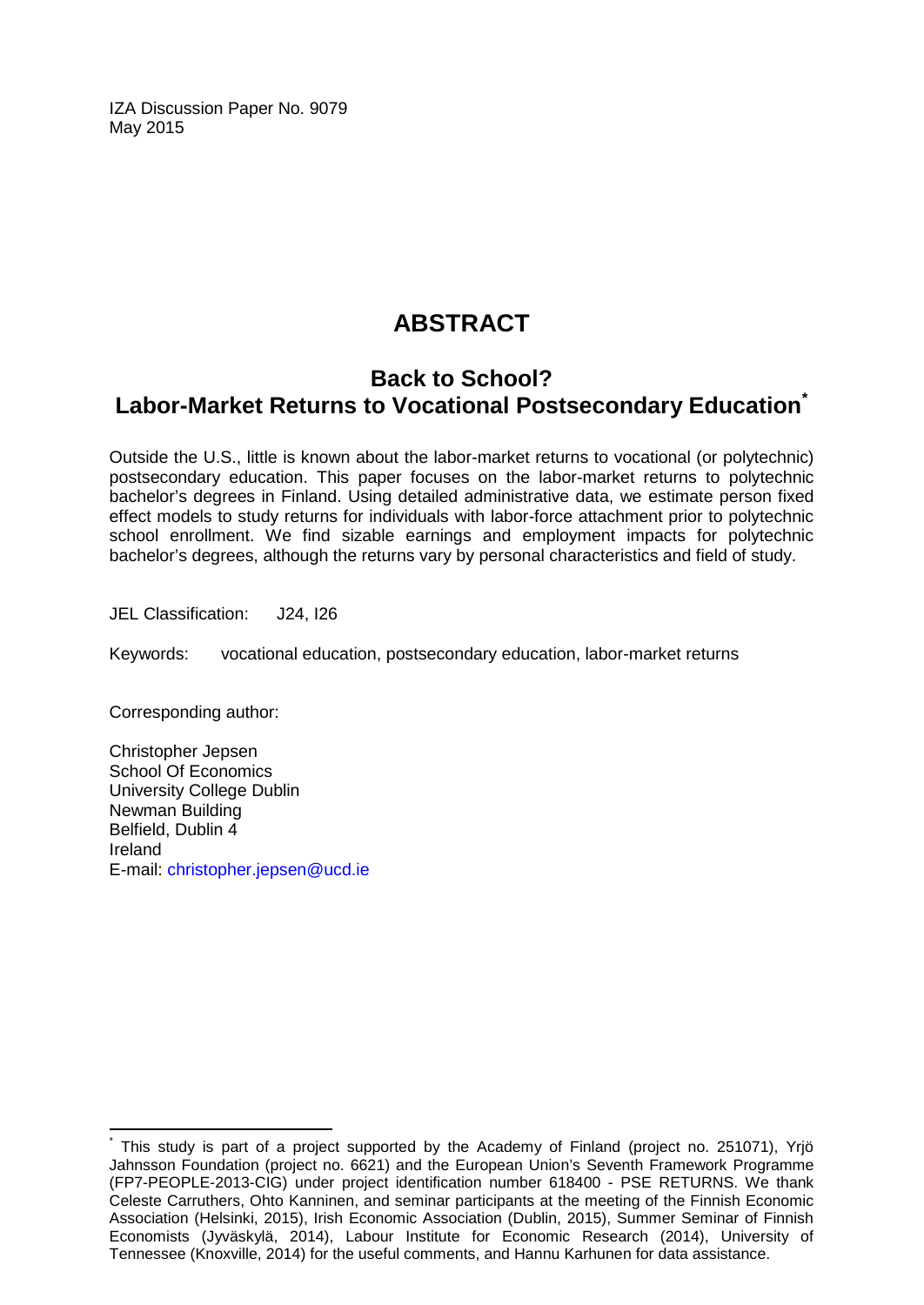#### **1. Introduction**

The worldwide economic crisis of the last decade has dramatically altered the labormarket prospects of workers. Low-skilled workers are particularly vulnerable, as they have higher unemployment and lower wages than more educated workers. In 2012, the EU average employment rate for individuals with little or no postsecondary education is around 70 percent, compared with rates over 80 percent for individuals with postsecondary education.<sup>1</sup> Unemployment rates are also substantially higher for workers without postsecondary education. One potential opportunity for low-skill individuals to improve their labor-market success is to obtain additional schooling.

Finland offers an excellent opportunity to study the labor-market returns to vocational postsecondary degrees. The first polytechnics were created in 1991. They provide a high level of vocational postsecondary education for students by offering polytechnic bachelor's degrees that take approximately 3.5 to 4 years of full-time study (OECD 2003, p. 138). The length of study for polytechnics in Finland is typically of many European countries. In contrast, vocational postsecondary degrees in the U.S., usually offered by community colleges, require two years of full-time study.

In this paper, we focus on the labor-market returns to vocational bachelor's degrees offered by polytechnics. Because our preferred method is a person fixed-effects model, we restrict the sample to students who have some meaningful labor-force attachment before entering polytechnics. This paper contributes to an extremely thin literature on the labormarket returns to polytechnics, especially for students with prior working experience.

In the preferred person fixed-effects model, the completion of a polytechnic bachelor's degree corresponds with annual increases of  $\epsilon$ 6,300 in earnings and 8.5

<span id="page-3-0"></span><sup>&</sup>lt;sup>1</sup> Information obtained from Eurostat website (http://epp.eurostat.ec.europa.eu/portal/page/portal/eurostat/home) in April 2014 for individuals aged 20 to 64. The comparison is between individuals with International Standard Classification of Education (ISCED) education levels 3 and 4, defined as "Upper secondary and postsecondary non-tertiary education," and levels 5 and 6, "First and second stage of tertiary education." The vocational postsecondary education studied in this paper is level 5.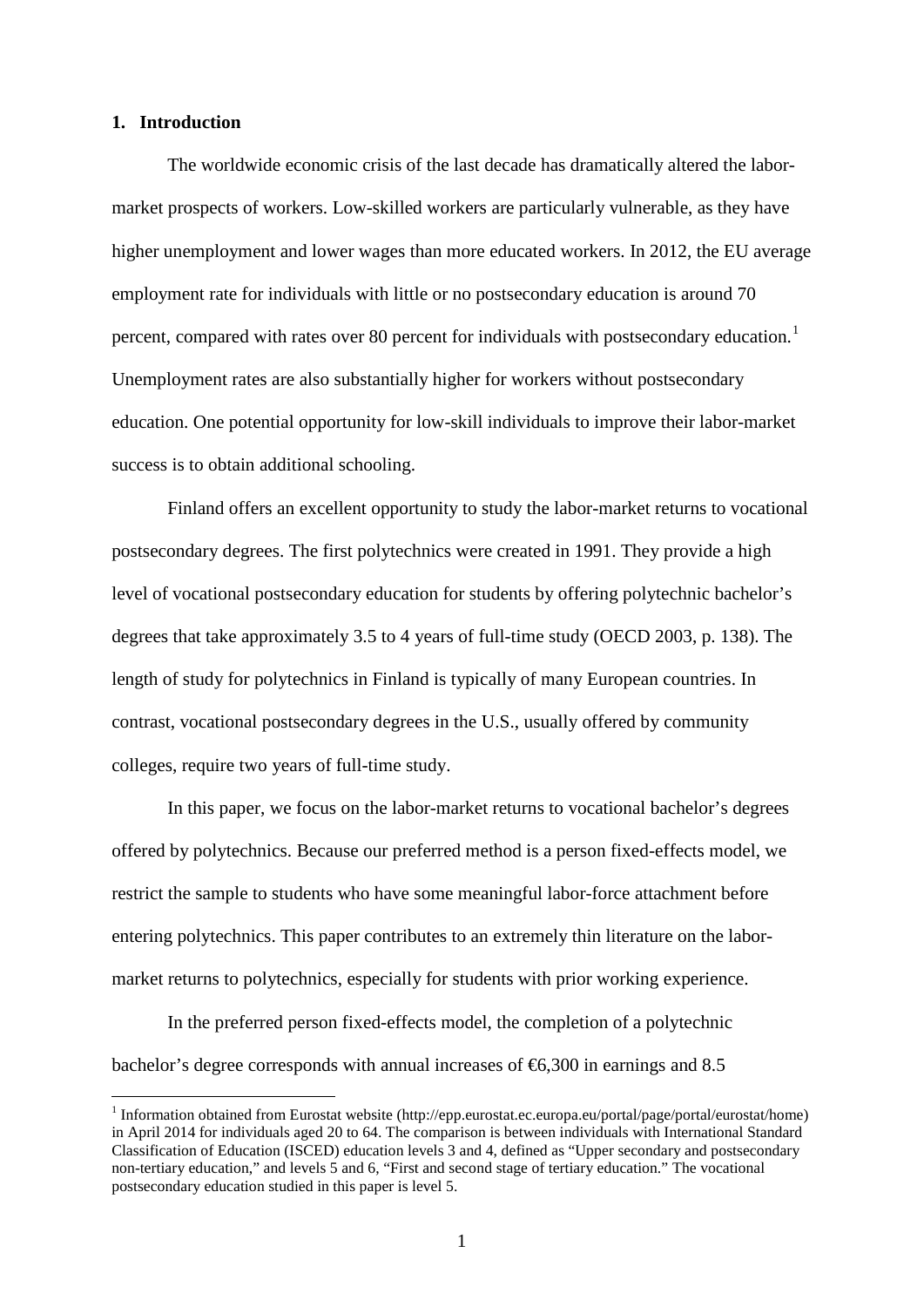percentage-points in employment. The returns are similar when we use a matching estimator to compare polytechnic entrants with non-entrants. The results are more pronounced for younger individuals and individuals with weaker labor-force attachment, although the weak labor-force attachment for these individuals may not represent their true earnings and employment capabilities. Men have much higher earnings returns but lower employment returns than women. Individuals who attended polytechnics in the Helsinki metropolitan area have lower returns than those who attended polytechnics elsewhere in Finland. There is also variation in returns by the field of study. Technology corresponds with the largest increases in earnings, but health corresponds with the largest increases in employment.

#### **2. Relationship to Previous Literature**

The overwhelming majority of studies on postsecondary vocational education focus on the returns to U.S. community colleges. These colleges offer associate's degrees in academic and vocational areas of study, and these degrees typically require two years of fulltime study. Community colleges also offer shorter-term vocational diplomas and certificates. In studies using panel data to control for ability bias and the non-random selection of students into community college, degrees and diplomas in vocational areas are associated with higher earnings and employment, particularly for women (see Jepsen, Troske, and Coomes (2014), Carruthers and Sandford ([2](#page-3-0)015), and the references therein).<sup>2</sup> Returns for short-term certificates are smaller and, in some cases, provide no discernable labor-market gains. Jacobson, LaLonde, and Sullivan (2005a, 2005b) also find positive effects of community college attendance on earnings for displaced workers. For-profit colleges offering vocational postsecondary education also appear to boost labor-market outcomes (Cellini and Chaudhary, 2014; Deming, Goldin, and Katz, 2012; Lang and Weinstein, 2013).

<span id="page-4-0"></span><sup>&</sup>lt;sup>2</sup> Studies using less rigorous controls for selection also tend to find positive effects of community college degrees on labor-market outcomes, although many of these studies combine the effects of academic and vocational degrees. Grubb (2002a, 2002b) and Belfield and Bailey (2011) provide thorough reviews on this literature.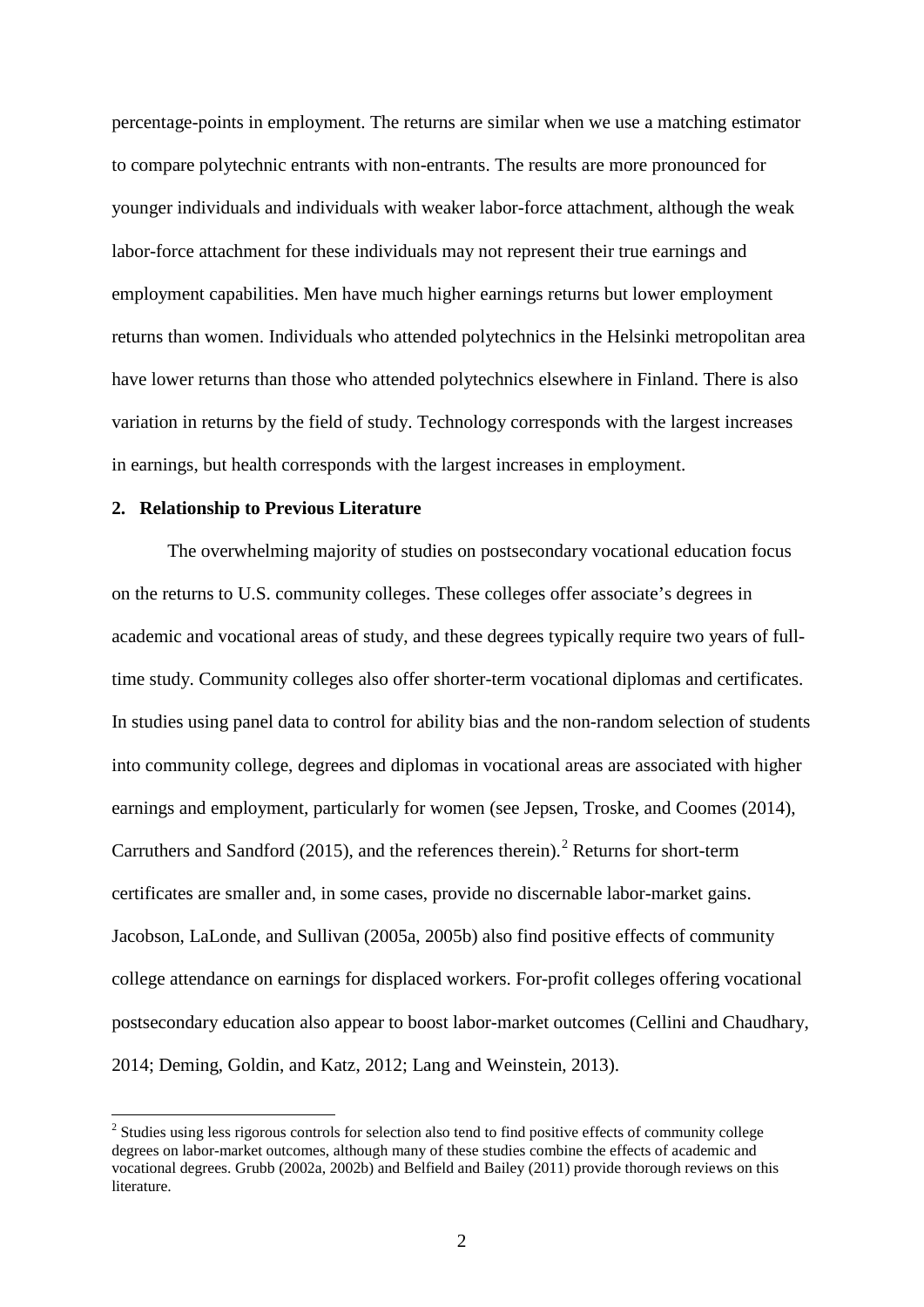Böckerman, Hämäläinen, and Uusitalo (2009) study the labor-market effects of the conversion of vocational colleges to polytechnics in the early 1990s. Specifically, they exploit the geographical variation in the timing of the conversion to compare labor-market outcomes between graduates of the new polytechnics and graduates of the old vocational colleges. Using this setting, they find positive effects of the reform on the earnings and employment of graduates in business and administration, but the effects are generally small and statistically insignificant for other fields of study. Outcomes are measured one to two years after graduation. In a previous paper, Hämäläinen and Uusitalo (2008) show that the earnings gains for business school students represent both the human capital and signaling values of education. The creation of the Finnish polytechnic education system has also been used to study the effects of education on within-country migration (Böckerman and Haapanen, 2013).

There are few studies on the labor-market returns to vocational postsecondary education elsewhere in Europe. Riphahn et al. (2010) compare labor-market returns between polytechnics and universities in Germany, and, using OLS regressions on survey data, they find that universities have higher returns. Schomburg and Teichler (2000) provide descriptive information on differences in employment and, in some cases, earnings from surveys in 12 countries, predominantly in Europe.

This paper contributes to a small literature on returns to vocational postsecondary education, where the vast majority of the research is based on U.S. community colleges. Associate's degrees in U.S. community college require two years of full-time study, compared with four years of full-time study in Finland and elsewhere in Europe. Therefore, results from Finland are much more representative of the returns to vocational postsecondary education in Europe. The current paper provides four contributions relative to previous work on Finland (Hämäläinen, and Uusitalo, 2008; Böckerman, Hämäläinen, and Uusitalo, 2009).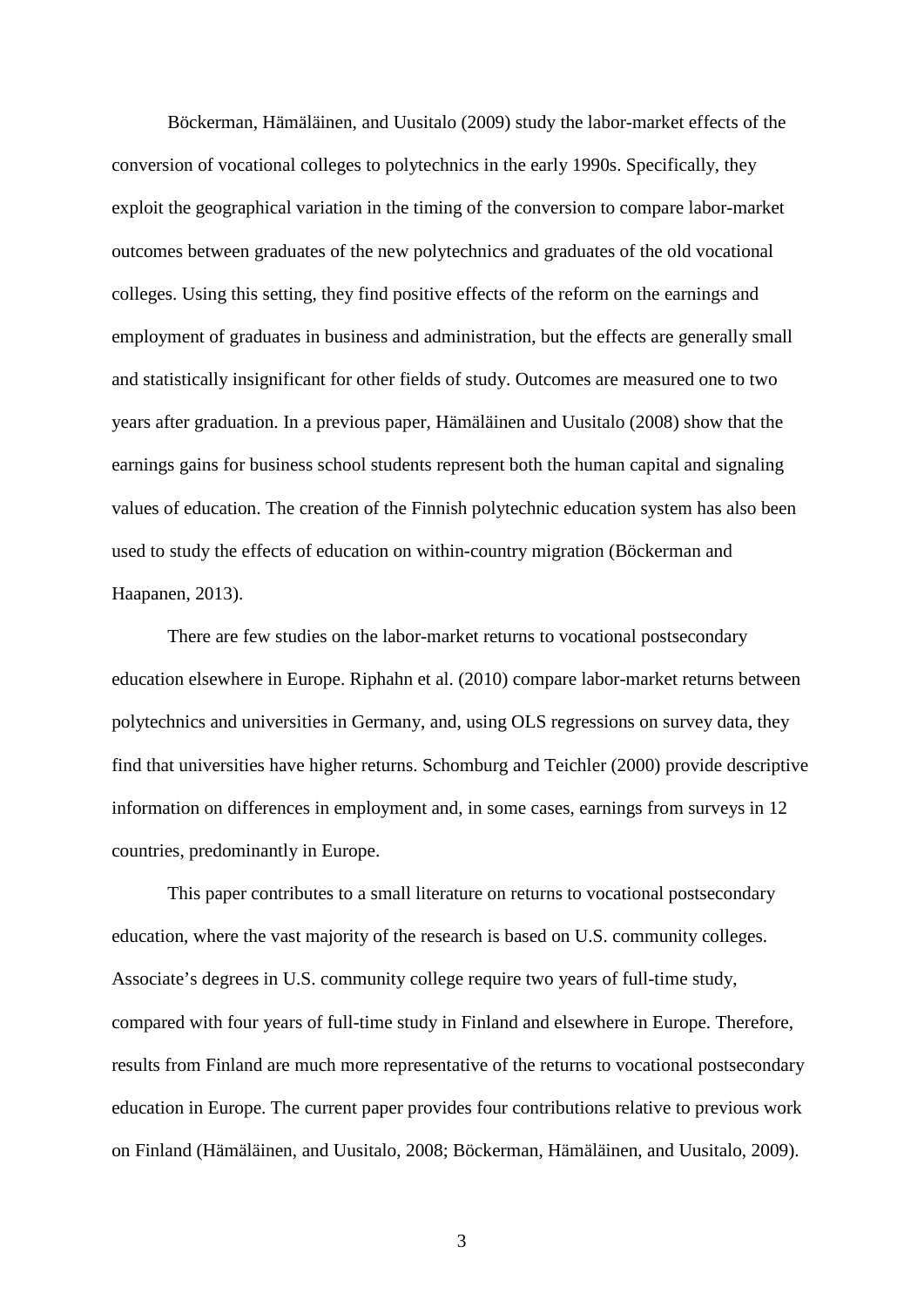First, we look at the returns to the established vocational system rather than studying the returns to the creation of a new polytechnic system. Second, we focus on returns to students returning to education after working compared to the focus of students aged 35 and under. The focus on those who have prior working experience is particularly policy-relevant in the aftermath of the global economic crisis, because many unemployed youth have to decide whether to pursue additional schooling or not and the government has to decide whether to invest more resources in postsecondary education. Third, we look at returns over several years rather than studying the returns one or two years after graduation. Fourth, we have registry data on all permanent residents of Finland between 1987 and 2012, whereas previous work used a 50 percent sample of Finnish high-school and vocational school graduates between 1990 and 2000.

#### **3. Vocational Polytechnic Education in Finland**

Vocational colleges were a diverse group of schools at the beginning of 1990s. The entry requirements and the length of education varied between schools. Some took most students directly from comprehensive schools and provided them with two or three years of vocational education. In some vocational colleges most students had completed high school (upper secondary schooling) before entering vocational college. $3$ 

The purpose of the polytechnic education reform was to raise the general educational standard and training of the population and to diversify higher education (OECD 2003). Other objectives included pooling resources into larger units and making the Finnish education system more comparable to educational systems in other European countries.

The first 22 polytechnics were established under a temporary licence in 1991. These polytechnics were created by gradually merging 215 vocational colleges and vocational

<span id="page-6-0"></span> $3$  Finnish children enter school at the age of seven and comprehensive schooling lasts for nine years. After comprehensive schooling 50% of the pupils continue their studies in the high school. It lasts for three years and ends with a compulsory matriculation examination. Typically students graduate from high school at age 19 (or age 20).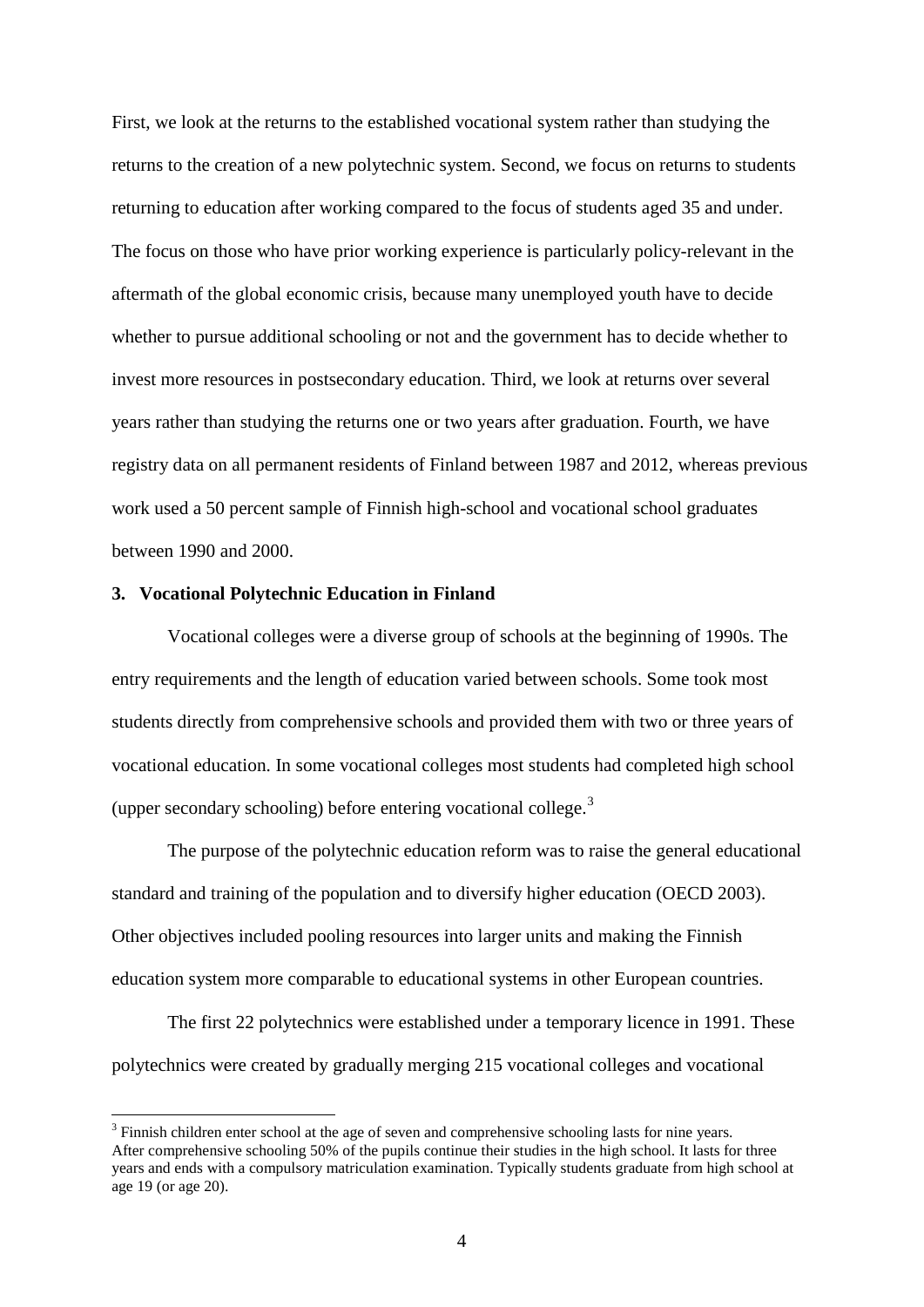schools, often operating at several locations. Seven new temporary licences were granted during the 1990s. The experimental phase was judged to be successful and since 1996 the temporary polytechnics gradually became permanent. Currently there are 24 polytechnics.

Polytechnic degrees are Bachelor-level higher education degrees with a vocational emphasis. These degrees are quite similar to the Bachelor of Arts (Hons) or Bachelor of Science (Hons) Degrees in the UK, the French Licence, the German Diplom Fachhochschule and the Dutch HBO Diploma. In Finland, the polytechnic degrees take 3.5 to 4 years to complete. The three largest fields are business and administration, social and health care (typically nursing), and technology and transport (typically engineers). Each year, between eighty and ninety percent of all polytechnic degrees are awarded in these three fields.

As a consequence of the polytechnic education reform, the higher education system comprises two parallel sectors, which are universities and vocationally-oriented polytechnics. Polytechnic schools are not engaged in academic research like universities.

#### **4. Data**

The basic individual-level data come from the Longitudinal Census File and the Longitudinal Employment Statistics File constructed by Statistics Finland. These two administrative data sets were updated on five-year intervals from 1970 to 1985 and annually from 1987 to 2012. The data constitute all under 70-year-old individuals in Finland during this period. The data are further merged with the Registry of Completed Degrees, which holds information on completed degrees since 1970, and the Registry of Student Population, which contains information e.g. on presence or absence at degree-leading educational programs since 1995. [4](#page-6-0) Because individuals are matched based on their unique personal identifiers across time periods and data sources, these panel data sets provide a variety of reliable, register-based information on all the residents of Finland.

<span id="page-7-0"></span><sup>&</sup>lt;sup>4</sup> Information on the completed degrees and student population is available at ISCED level 3 and higher in Finland.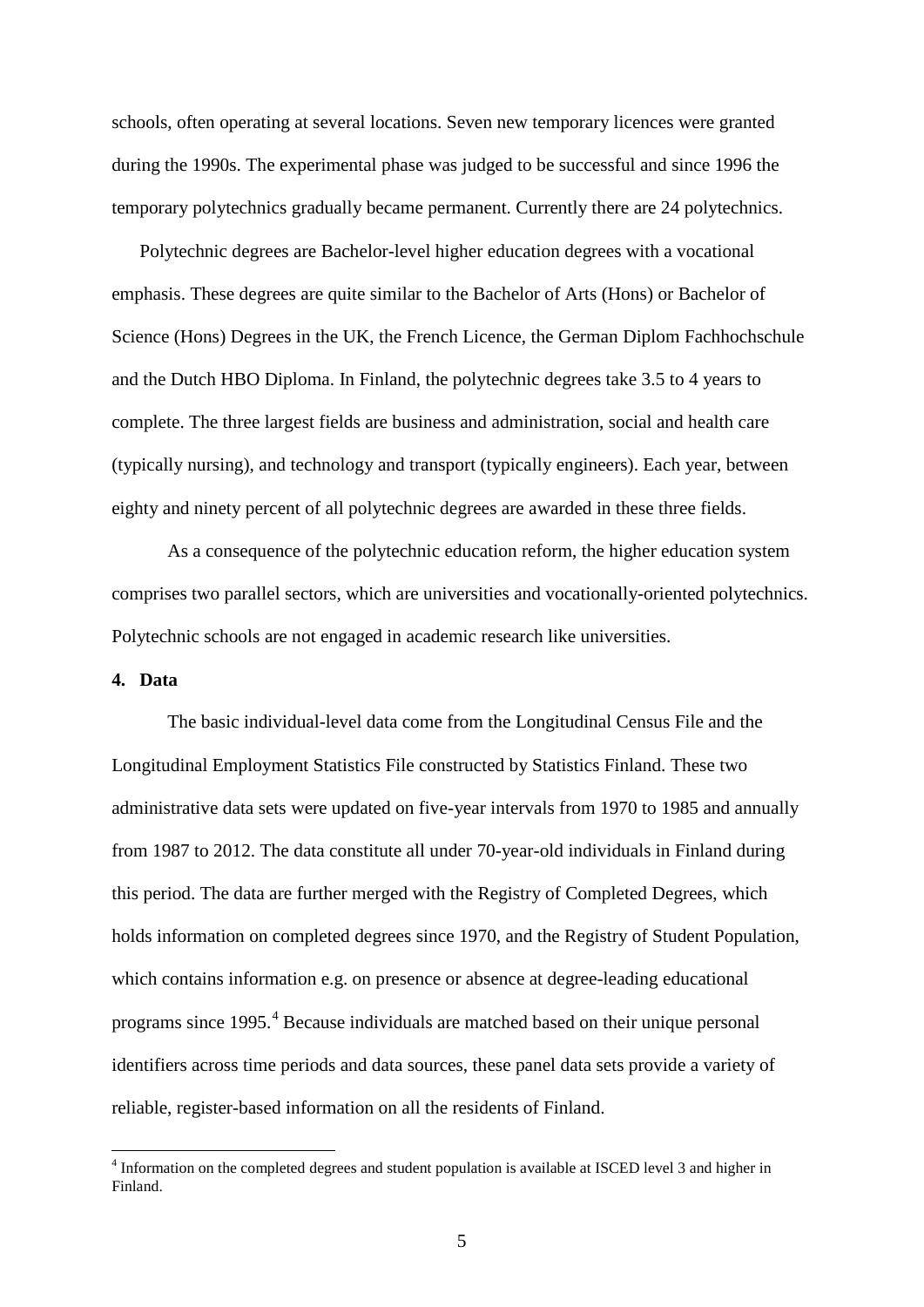In contrast to surveys, for example, the comprehensive, register-based data contain only a minimal amount of measurement error (Malamud and Wozniak, 2012). Furthermore, register data on spouses and the region of residence are linked to the individual records. Through longitudinal linkages of the data, we are able to know, for example, spouse's employment status and unemployment rate in the region of residence.

The regression sample consists of individuals who are aged 22 to 50 when they initially enroll in polytechnics. We exclude individuals who have graduated from (or enrolled in) another education program within two-years prior to the entry to polytechnic. These age and education restrictions are in order to capture students who have meaningful measures of pre- and post-schooling earnings.

We also exclude individuals who transfer to universities after their polytechnic studies, move abroad, or die during the sample period as well as individuals attending polytechnics in the Åland Islands, a small isolated region with many differences such as language from the rest of Finland. The preferred sample is 36,646 individuals who enter polytechnics between 1997 and 2004, and graduate by 2009 or dropout. Hence, dropouts are defined as students who enter polytechnics in 1997–2004 but do not graduate by 2012. Of the individuals who enter polytechnics, 25,845 (71%) receive polytechnic bachelor's degrees and 10,801 (29%) do not. The individuals are followed backward until 1987, the year they turn 18 or the year after graduation from prior education<sup>[5](#page-7-0)</sup> (whichever comes first) and forward until 2012.

#### **5. Method**

#### *5.1 Person Fixed Effects Model*

<span id="page-8-0"></span><sup>&</sup>lt;sup>5</sup> In terms of previous qualification, most polytechnic students in our working sample had graduated from vocational college (44%) or vocational school (33%). Around 16% of the students had graduated from high school and 4% from university. In contrast, 54% of the overall sample polytechnic students (i.e. including people under 23 at enrollment, etc.) have ever graduated from high school.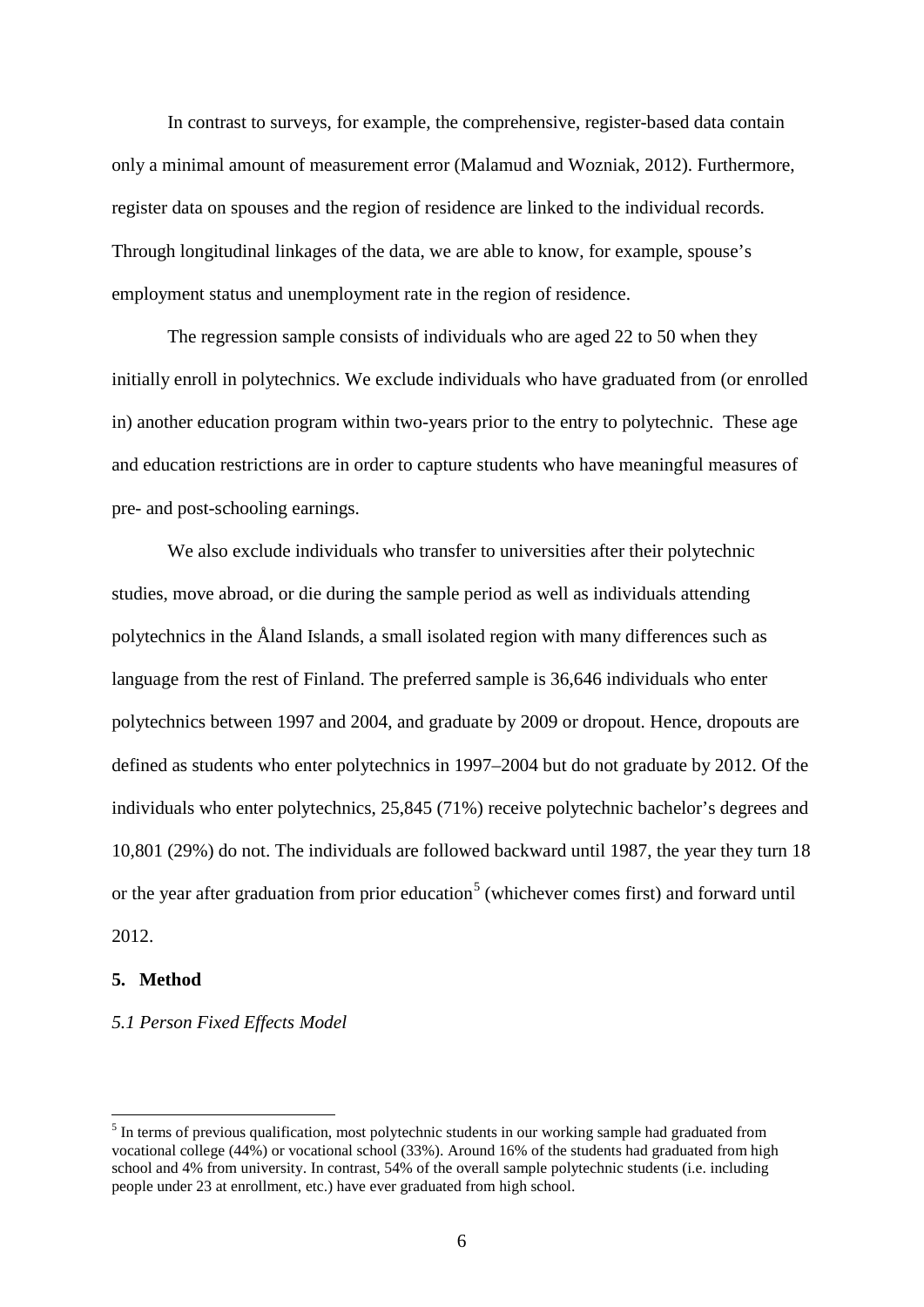Because we have a detailed panel data set with pre- and post-schooling earnings data, we use these data to estimate the change in earnings and employment associated with polytechnic bachelor's degrees. Specifically, we compare the post-education earnings with the pre-education earnings for two groups, those who receive polytechnic bachelor's degrees and those who do not. The major difference between the two groups is the polytechnic bachelor's degree. In terms of program evaluation, our estimation technique resembles a treatment-on-the-treated model. This model has been used extensively to study the returns to U.S. community colleges (Jacobson, LaLonde, and Sullivan, 2005a, 2005b; Jepsen, Troske, and Coomes, 2014; Stevens, Kurlaender, and Grosz, 2015).

Equation (1) contains the person fixed effects model:

$$
(1) \qquad Y_{it} = \alpha + \beta POLYBA_{it} + \gamma ATTEND_{it} + \delta DEMOG_{it} + \eta_i + \tau_t + \varepsilon_{it}
$$

In this equation, *i* denotes a person and *t* denotes a year.

The dependent variables  $(Y_{it})$  are annual measures of earnings, total income, employment, and unemployment. Specifically, we have information on annual earnings as well as total annual taxable income obtained from the Finnish tax authorities. Total annual taxable income is a broad income concept, which includes annual wage and salary earnings, self-employment income and capital income (dividends, capital gains). It also includes income transfers and social security benefits, such as unemployment and parental leave benefits, which often are proportional to past wage and salary earnings. Annual earnings and income are deflated to 2012 euros by using the consumer price index. Employment (unemployment) is measured as a dichotomous variable equal to one for individuals who are employed (unemployed) during the last week of each year. For brevity we have only reported results on earnings and employment. Descriptive results are also given for taxable income and unemployment.

*POLYBA* is a dichotomous variable for possessing a polytechnic bachelor's degree in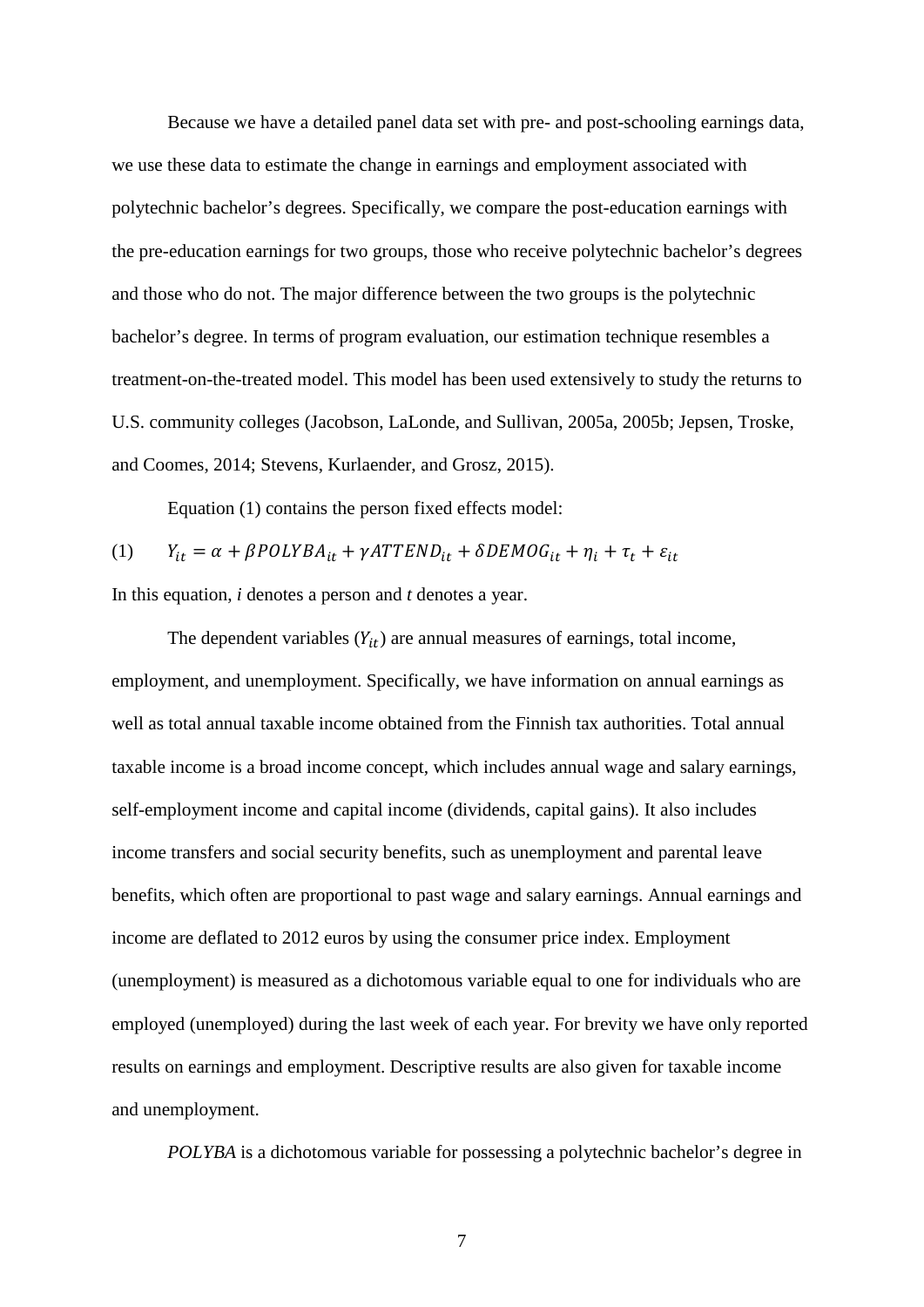the beginning of the year t. For example, a person who received a degree in 2002 will have values of 0 from 1987 to 2002 and values of 1 from 2003 on. Of course, individuals who never receive a degree will have values of 0 in all periods. Separate effects are estimated for the year when the degree was obtained (see *ATTEND* variables below).

*DEMOG* is a set of time-variant person-specific demographics. Specifically, we include two interaction terms: (1) a time trend interacted with a dummy variable for female and (2) a time trend interacted with age at polytechnic entry.<sup>[6](#page-8-0)</sup> See Jepsen, Troske, and Coomes (2012) for additional motivation for including time trends such as these. We also include the unemployment rate at the NUTS-4 level as an additional, time-varying control.

*ATTEND* contains four dichotomous attendance variables. The first is equal to one when the individual is attending polytechnics and zero otherwise. This variable accounts for the opportunity cost (in terms of earnings and employment) for students while they attend polytechnics. The second variable is equal to one after the individual has finished attending polytechnics. This variable accounts for any increase in earnings resulting from polytechnic school attendance regardless of degree received. In other words, this *post-schooling* variable equals one for all individuals, dropouts and completers, in post-schooling periods. The third variable is equal to one for polytechnic bachelor's degree recipients in the year that they receive the degree and is zero for other years (and in all years for dropouts). The returns to a degree are likely to be lower in the year of degree receipt, relative to future years, because individuals spent part of the year enrolled in polytechnics. The fourth variable is equal to one for year in which all students, not just completers, exit polytechnics. Using the same logic as the previous variable, the returns to polytechnics attendance (with or without a degree) are

<span id="page-10-0"></span><sup>&</sup>lt;sup>6</sup> In unreported results, we also estimated models where we included controls for marital status, employment status of partner (equal to zero for individuals without partners), and the presence of children under seven. Because these variables have little within-person variation in the data, the labor-market returns are not sensitive to the inclusion or exclusion of these control variables. Because getting a degree or not may also affect the likelihood of getting married and/or having children, these variables may be endogenous. Therefore, we exclude these variables in our preferred analysis.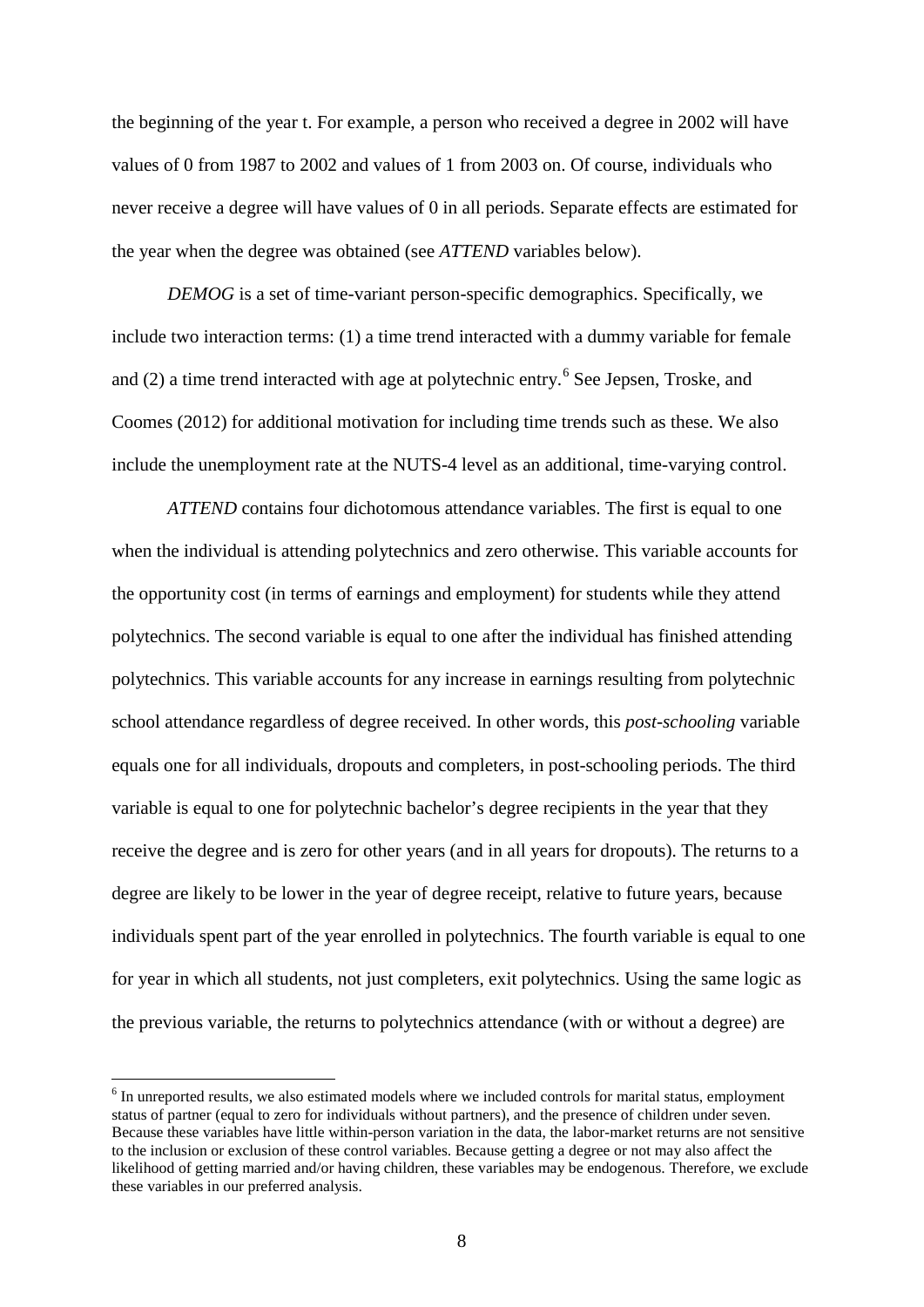likely to be lower in the year of exiting because individuals spent part of the year enrolled in polytechnics.

The key feature of the model is the inclusion of the person fixed effects (*η*) to control for time-invariant measures of ability and other factors such as personality traits that affect earnings and are correlated with polytechnic schooling. The fixed effects model uses variation between individuals as well as variation over time within individuals to estimate the value of the coefficients. Although each source of variation has their weaknesses, together they provide a compelling technique for estimating the causal effect of education on earnings and employment.

The fixed effects approach assumes that the pre-schooling and post-schooling earnings and employment patterns are similar between students who received an award and students who did not receive an award. If a student receives a positive or negative shock that affects degree receipt and earnings patterns, the fixed effects model will not produce valid estimates. However, we believe that, on average, the impact of such shocks is likely to be small. Furthermore, this criticism is also true of nearly all the previous studies of vocational postsecondary education returns, particularly for U.S. community colleges.

The model also contains indicator variables for each calendar year and for the number of years since entering polytechnics, and we denote these two sets of time effects as *τ*. The inclusion of both sets of indicator variables controls for differences in macroeconomic conditions such as business cycles as well as for differences in age-schooling profiles. The last component (*ε*) is the unobservable component of earnings and employment. There are up to 26 years for each individual, from 1987 to 2012. Standard errors are clustered at the person level to account for unobservable, within-person variation in outcomes.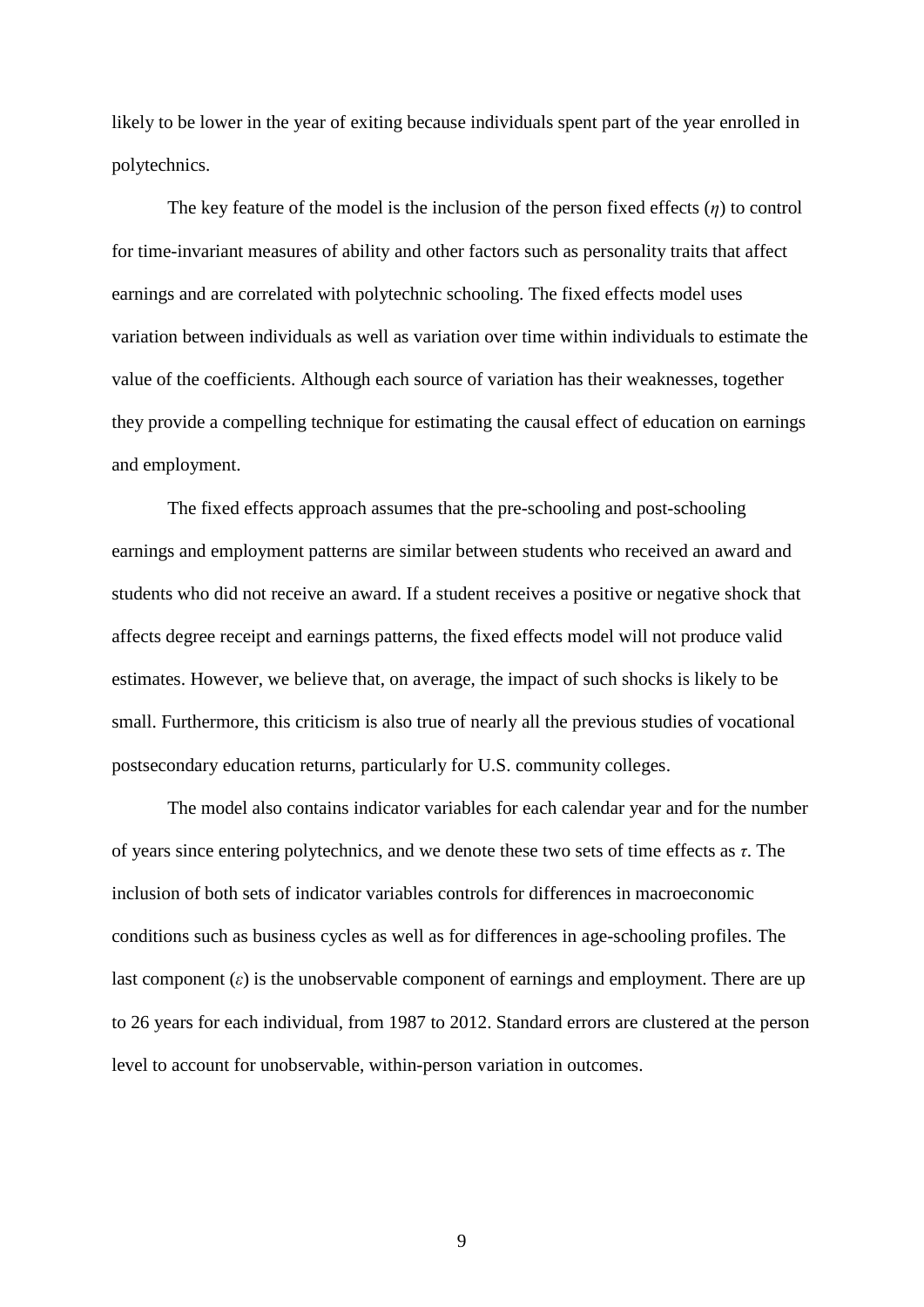#### *5.2 Alternate Specifications*

Jacobson, LaLonde, and Sullivan (2005a) include two parameters to model short-run deviations from long-run effects on labor-market outcomes. The first parameter is *postschooling*  $* 1/k$ , where k is the number of time periods after the individual has left schooling. This variable equals 1 for the first period after the person left school, ½ for the second, and so on until the variable goes to zero in the limit. For example, a person exiting polytechnics in 2003 would have a value of 1 for 2004 (the year after leaving), a value of ½ for 2005, etc. Hence, these parameters show the temporal patterns in the effect of polytechnic attendance. The second parameter is an interaction between the first parameter and a measure of human capital, which in their case is the number of community college credits. We adapt this variable to our case and measure it as *post-schooling \* POLYBA \* 1/k*, where POLYBA is the dummy variable for degree receipt as defined previously. This interaction variable allows us to study temporal patterns in the effect of polytechnic degree. In some specifications, we include these two variables (*post-schooling \* 1/k* and *post-schooling \* POLYBA \* 1/k*) to follow more closely the specifications of Jacobson, LaLonde, and Sullivan (2005a); note that we include these variables in addition to all the other variables discussed above (incl. *postschooling* and *POLYBA*).

Carruthers and Sanford (2015) argue that, for their sample of Tennessee community and technical college students, the person fixed-effects model does not adequately control for differences in trends in labor market prospects between graduates and dropouts. Specifically, they estimate the following equation (equation (4) in their paper) on all pre-enrollment time periods:

(2)  $Y_{it} = \alpha + \beta E \nu e r A w a r d_i * t r e n d + \delta D E M O G_{it} + \eta_i + \tau_t + \varepsilon_{it}$ 

In addition to being estimated for pre-enrollment time periods only rather than all time periods, this equation includes one additional variable to the previous analysis. The variable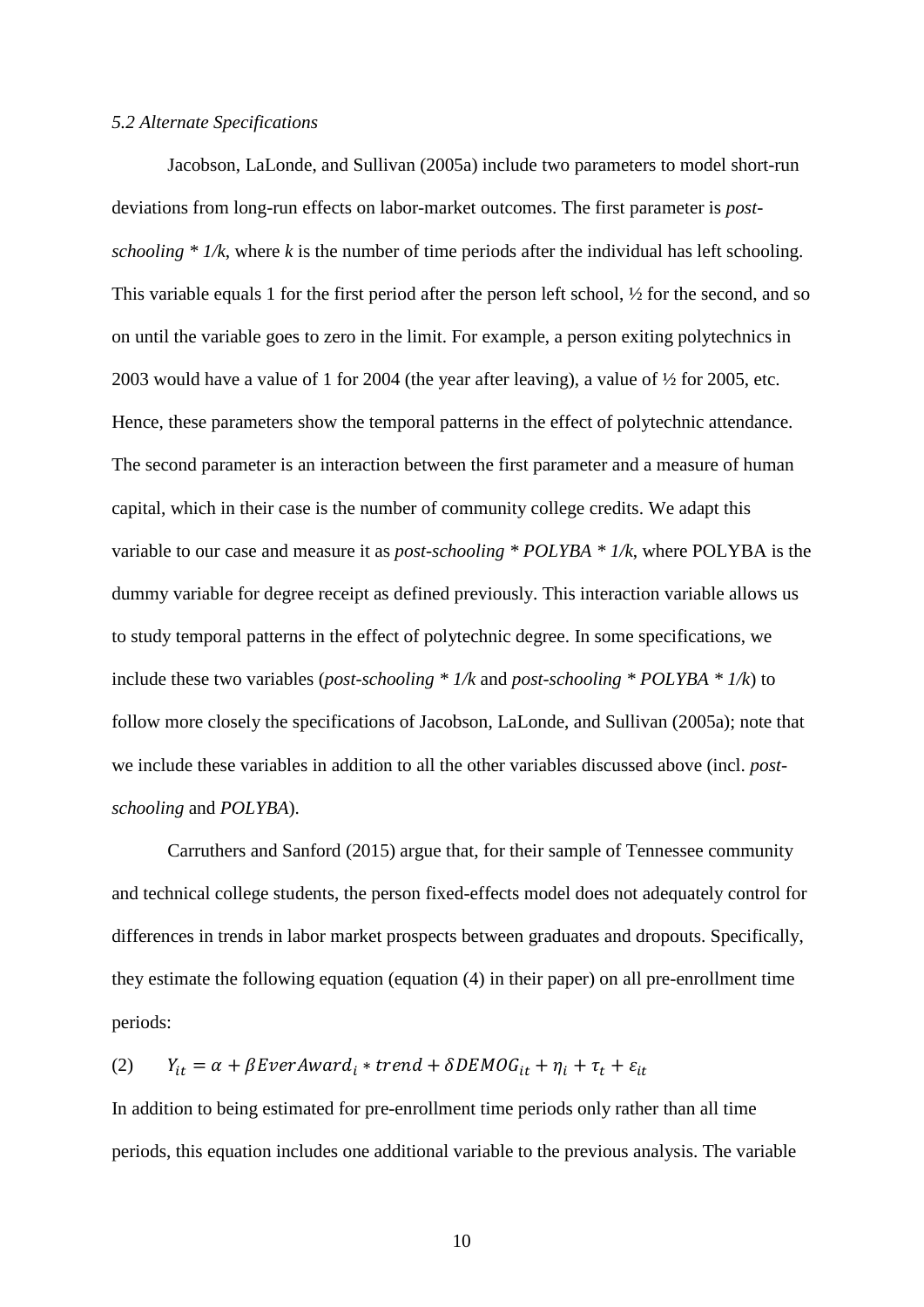is an interaction between a dummy variable for the student ever receiving a bachelor's degree in the future ( $EventAward$ ) and a time trend for the number of periods before enrollment (*trend*). For example, the trend variable equals one for the year before entering polytechnics. Carruthers and Sanford (2015) find statistically significant (although not always positive) effects of this interaction term, showing that graduates and dropouts have different preenrollment earnings trends. When we estimate this model, the coefficient on the interaction term  $(\beta)$  is statistically insignificant. Thus, we cannot reject the hypothesis that completers and dropouts have similar pre-enrollment earnings trends. Importantly, these results do not violate the underlying assumptions of the preferred fixed effects model presented in equation (1).

#### *5.3 Matching Estimators*

The person fixed-effects model presented above compares students who complete polytechnics with students who drop out. In this section, we consider an alternate model where we compare polytechnic entrants to similar individuals who did not attend postsecondary education (polytechnics or university) as of 2012. This technique is also used in Carruthers and Sanford (2015) for U.S. community colleges. It allows us to investigate the possibility that earnings and employment trends differ between individuals with or without any polytechnic education.

For each entrant and non-entrant, we calculate the propensity of entering a polytechnic as follows:

(3)  $Prob(POLYBA_i) = f(DEMOG_{i,t-1}, Y_{i,t-i}),$   $j = 1, 2, 3,$ 

where *Prob(POLYBA)* denotes the probability of entry (i.e. the propensity score), *DEMOG* denotes the demographics (as shown in Appendix Table 1) prior to entry, and *Y* denotes earnings and employment in the three years *j* before enrollment decision. Squared prior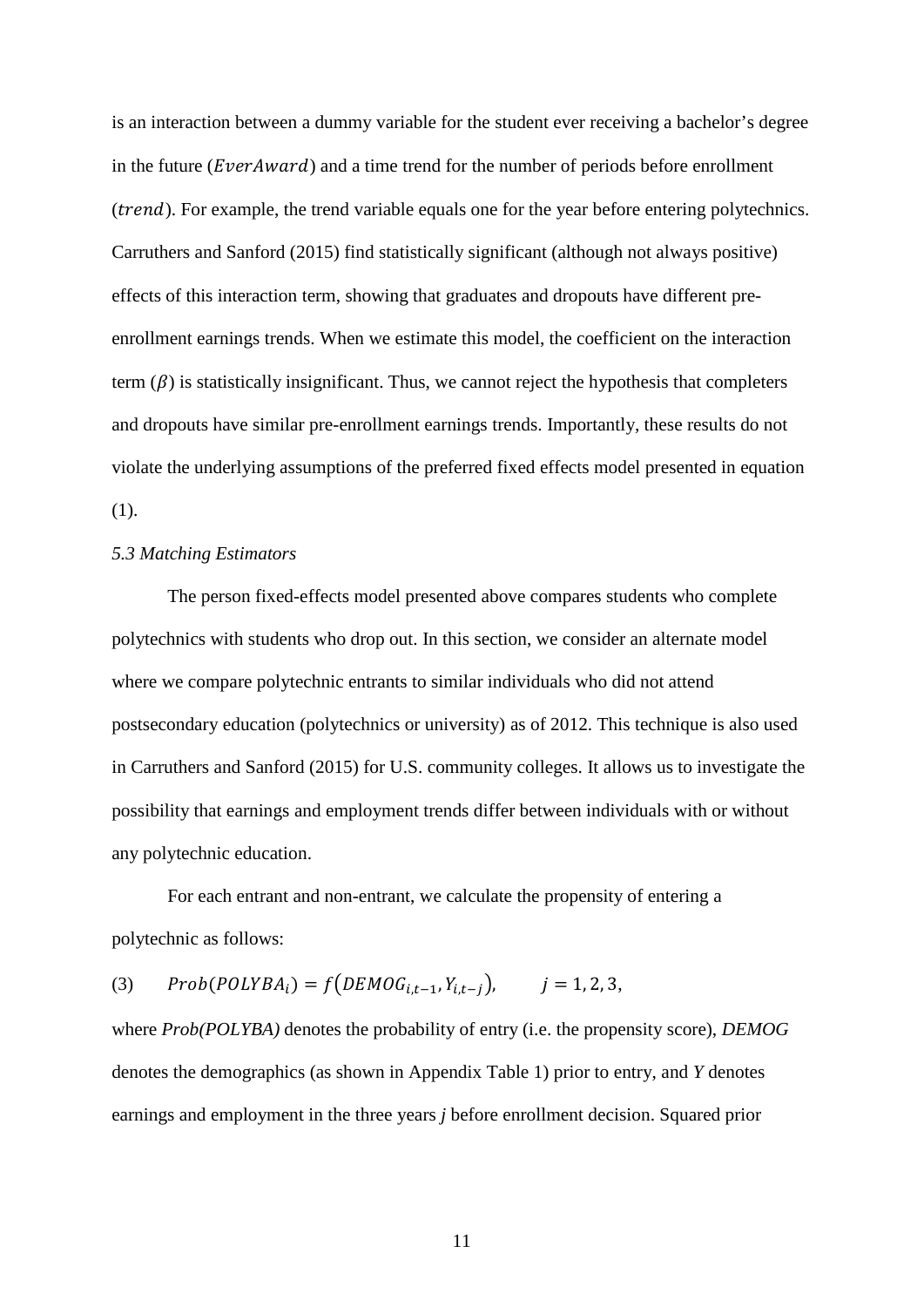earnings are also used to capture non-linearities in the probability of entry. We estimate the function *f* as a probit.

To illustrate the matching algorithm more closely, consider a polytechnic entrant who started polytechnics in 2000. For this individual, the demographics are from 1999 and the earnings and employment information are from 1997 to 1999. We also calculate the corresponding entry probabilities in 2000 for individuals with no postsecondary attendance based on the prior demographic and labor-market information. The yearly data on each nonentrant can constitute up to eight different control observations (one for each entry year 1997 to 2004). Hence, in total we have over 6.3 million non-entry observations. However, to reduce the computation burden, we will find the best matches for the entrants from a ten percent random sample of the control observations.<sup>[7](#page-10-0)</sup>

We use propensity score matching based on the two nearest neighbors. Using the example from the previous paragraph, we compare the entrant in 2000 with the two control individuals with the most similar entry probabilities based on the prior demographic (from 1999) and labor-market information (from 1997–1999). We match with replacement, so that an individual with no postsecondary attendance can be matched with more than one entrant. After matching we compare the average earnings and employment development among entrant and non-entrant groups from three years before up to eight years after the entry decision.

The matching algorithm assumes that the differences between polytechnic entrants and individuals with no postsecondary attendance are captured by the propensity score. In other words, the selection is a function of observable characteristics. The validity of this assumption is strengthened by the inclusion of prior earnings and employment among the

<span id="page-14-0"></span><sup>&</sup>lt;sup>7</sup> The matching results are similar when we use all control observation (available on request). Results are based on a ten percent sample because the calculation of Abadie and Imbens (2012) robust standard errors is in practice impossible with the full data (i.e. the computational burden is too large).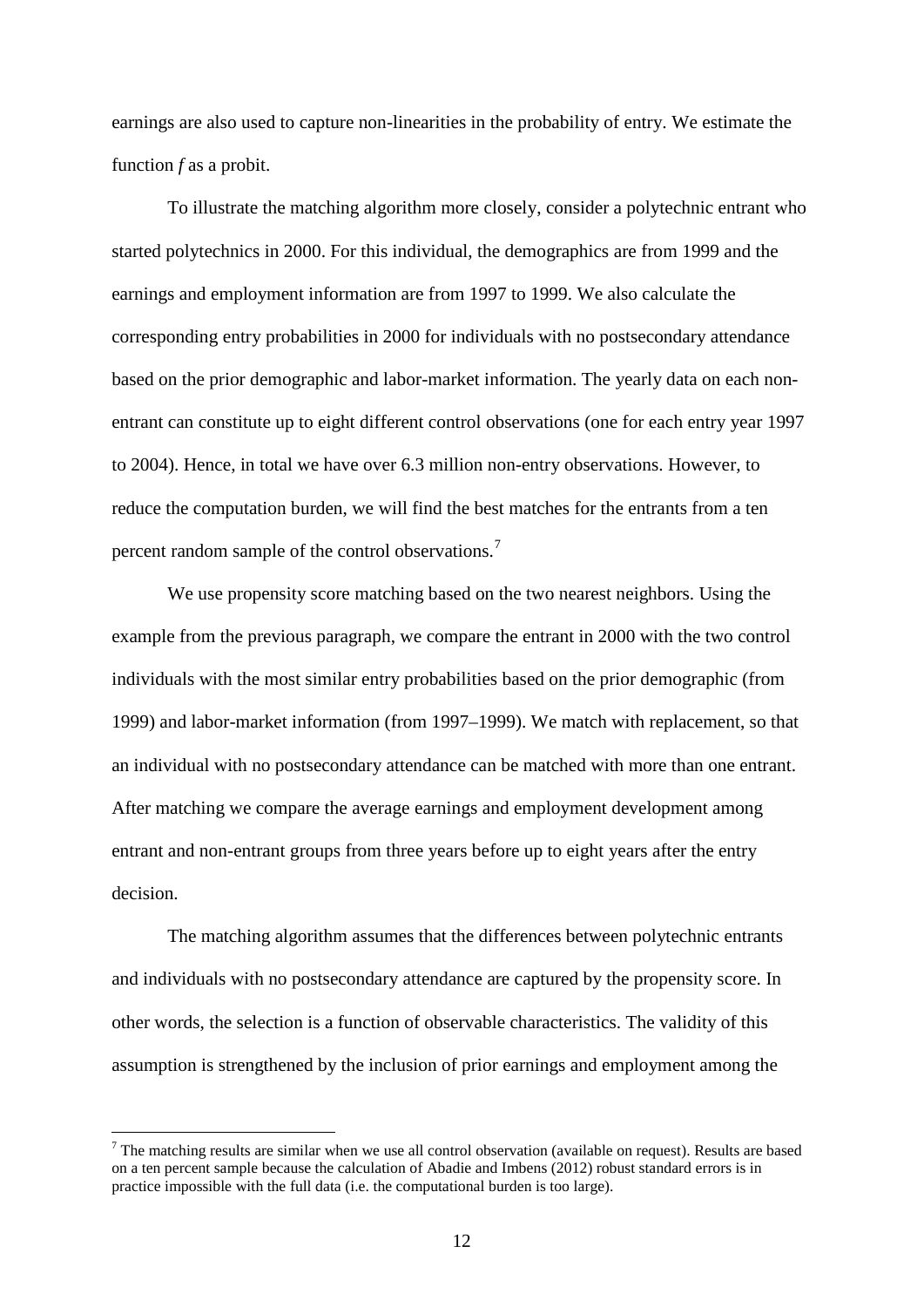observable characteristics. Matching estimators based on prior earnings are common in studies of job-training; for example, see Mueser, Troske, and Goriaslavsky (2007).

Matching estimators use data on a large sample of individuals with no postsecondary attendance. However, rather than comparing polytechnics to the entire sample of individuals, we instead use the subset of individuals who are similar with respect to the likelihood of entering a polytechnic bachelor's program. However, the main observable difference is that one group has entered the program and the other group has not.

In sum, the matching technique, like the person fixed-effects model, is only valid under certain assumptions, but these assumptions differ from those for the fixed-effects model. Consequently, the matching estimators are a useful complement for the preferred fixed-effects results.

#### **6. Results**

#### *6.1 Descriptive Statistics*

Table 1 contains the descriptive statistics for the sample. The table reports results for the full sample as well as separately for dropouts and completers. The unit of analysis in the table is an individual. The top panel of the table contains the post-schooling outcomes, the middle panel contains the pre-schooling outcomes, and the bottom panel contains demographic information.

The average post-schooling earnings (measured in years 6 to 8 after initial enrollment) is around €28,600 (in 2012 euro) for dropouts, and graduates have higher earnings of nearly  $\epsilon$ 3,000. Total taxable income is slightly higher, and the gap between dropouts and graduates is slightly smaller. On average, dropouts also have higher unemployment rates and lower employment rates than completers.

The next panel provides information on outcomes measured one to three years before initial enrollment, in order to illustrate whether there are concerns with the fixed effects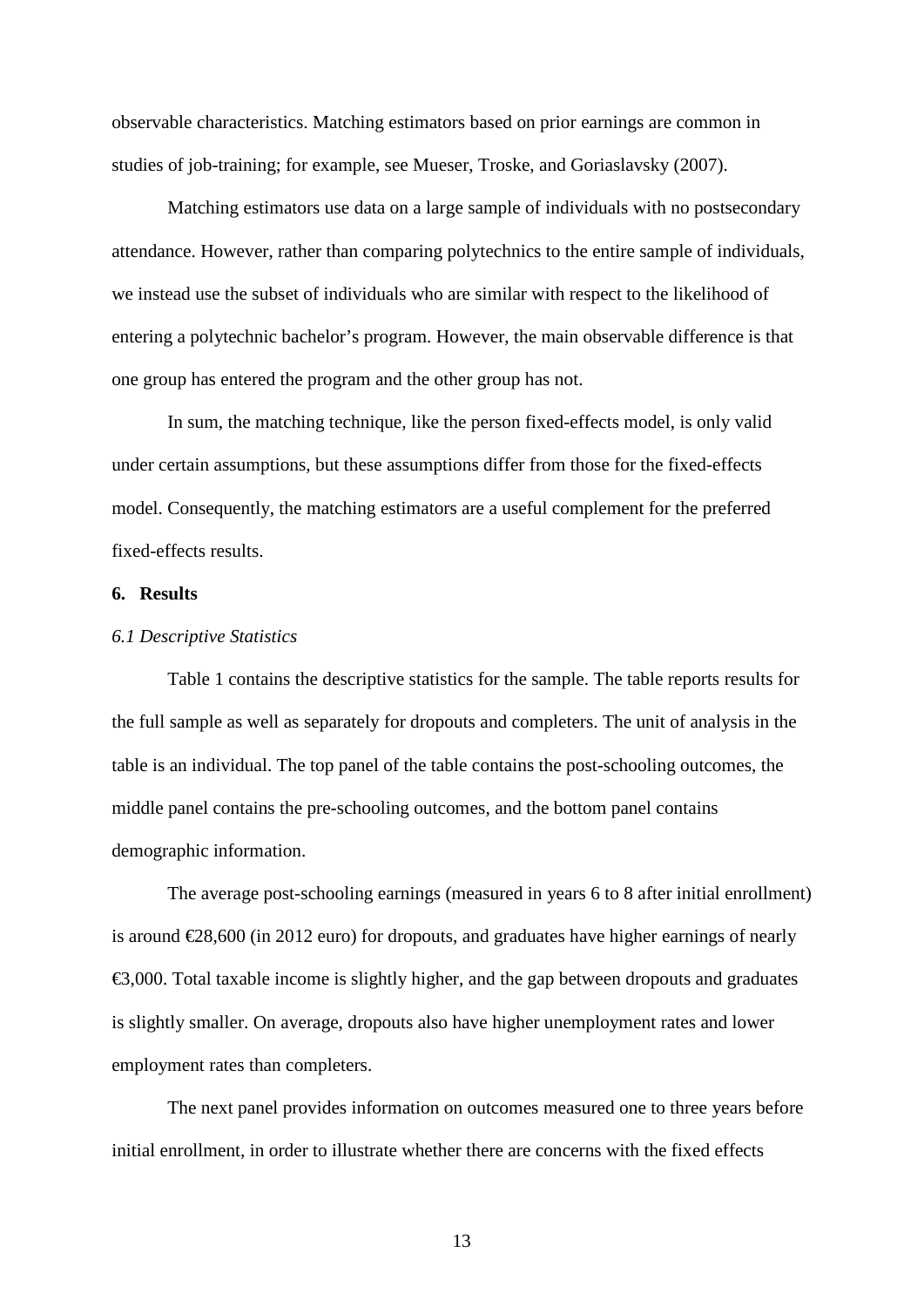strategy of comparing dropouts and completers. Although dropouts have slightly better preschooling earnings and income than completers, the differences are modest. Similarly, the unemployment rate of dropouts is slightly higher than the unemployment rate for completers. Employment rates prior to enrollment are very alike.

The bottom panel provides demographic information on the sample, where all characteristics are measured prior to initial polytechnic enrollment. Individuals are on average 33 years of age when they enter polytechnics. Thirty percent of individuals attended polytechnics in the Helsinki metropolitan area. The NUTS-4 regional unemployment rate is 14 percent, clearly illustrating the deep recession of the early 1990s. The pre-enrollment unemployment rate is actually higher for completers than for dropouts. About two-thirds of the sample are women, and women have higher completion rates of more than 20 percentage points compared to men. Two-thirds of the individuals are married, and approximately half have a partner who is employed. One third of the students have at least one child under age seven. About 96 percent speak Finnish as their native language. Matriculation exam results are around four on a six-point scale, and completers have similar exam results to dropouts.<sup>[8](#page-14-0)</sup>

The descriptive statistics suggest that dropouts and completers have comparable outcomes in the years before they attend polytechnics. Figure 1 provides more detailed information on the timing of annual earnings for dropouts and completers, where the x-axis shows the number of years relative to initial polytechnic enrollment. Year 0 is the year when the individual enrolls. Year -1 is the year prior to enrollment, and year 1 is the year after enrollment. The figure shows that average annual earnings are indistinguishable between the two groups in the eight years before enrollment. Completers have noticeably higher earnings starting five years after enrollment, about the time after they graduate with their degrees. The

<span id="page-16-0"></span><sup>&</sup>lt;sup>8</sup> The matriculation examination is a national compulsory final exam taken by all students who graduate from high school. The answers in each test are first graded by teachers and then reviewed by associate members of the Matriculation Examination Board outside the schools. The exam scores are standardized so that their distribution is the same every year. The range of the matriculation exam scores is 1–6. Matriculation exam results are available for 1971–2000, excluding years 72, 76 and 78–81.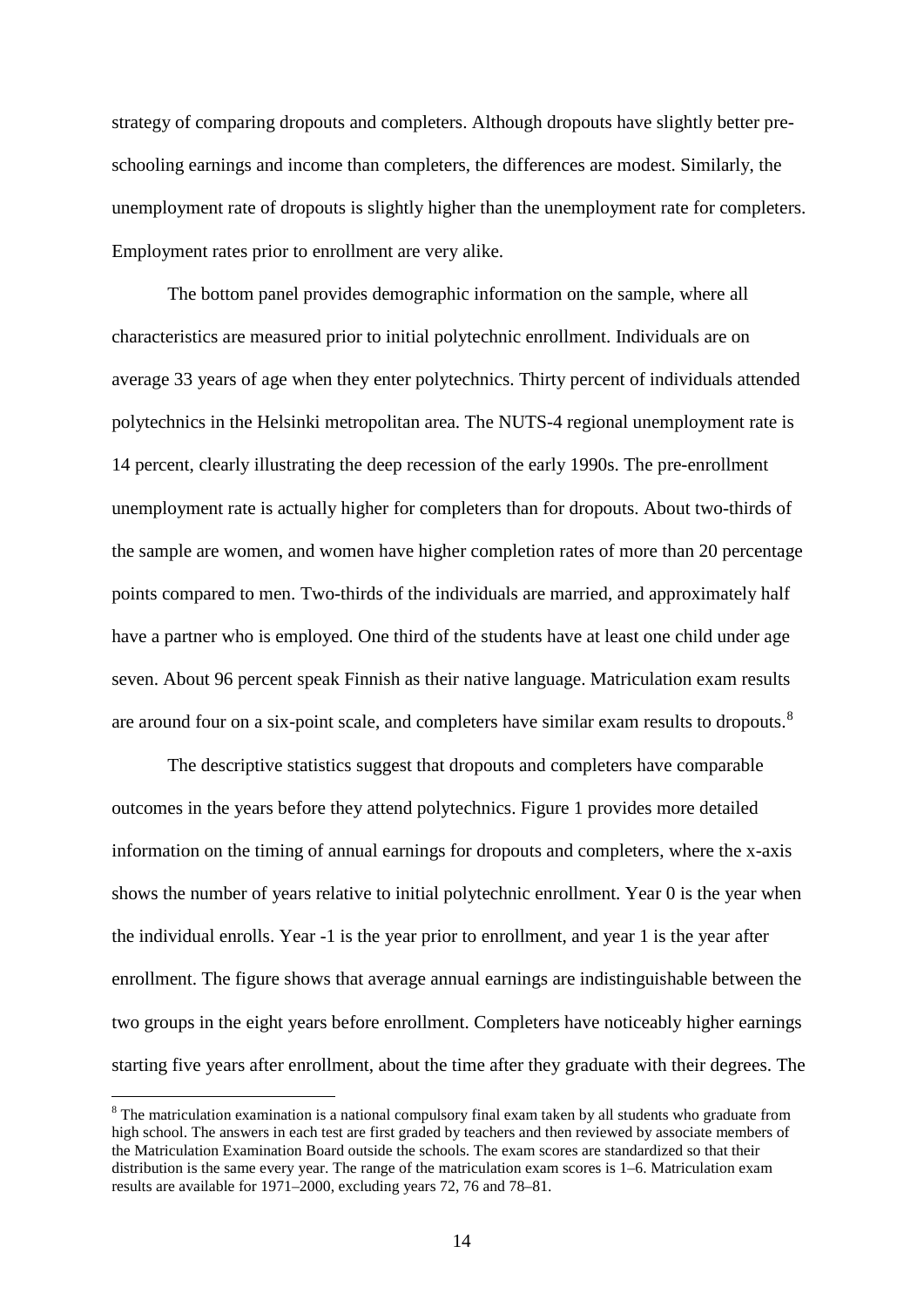gap persists, slightly increasing over time. Unlike quarterly data from the U.S., annual data from Finland show no evidence of an "Ashenfelter dip" in earnings in the years immediately prior to enrollment.

Figure 2 illustrates the pattern for employment. The figures show that the dropouts and completers have similar employment rates in the years just before enrollment, but completers have slightly higher employment three to eight years before they attend polytechnics.

Figure 1 shows that pre-schooling earnings are quite similar between dropouts and completers, but earnings during attendance are noticeably lower for the completers.<sup>[9](#page-16-0)</sup> Postschooling earnings is higher for graduates. Figure 2 shows that graduates' employment is lower during attendance. Post-schooling, the advantage in employment for graduates is higher. Taken together, the figures suggest that dropouts and completers have comparable labor-market outcomes before enrollment, but completers have substantially better long-run labor-market outcomes after enrollment. Because these figures are simple differences in means and provide no controls, Appendix Table 1 reports regression results for an OLS regression (i.e. a regression of equation (1) without person fixed effects) to illustrate a similar pattern. Next, we estimate fixed effects regressions to provide more causal evidence.

#### *6.2 Fixed Effects Regression Results*

The preferred fixed effects results are in Table 2. The table contains two outcomes, annual earnings and annual employment. Although employment is dichotomous, it is estimated with linear probability models. Linear models for employment are common in the returns to schooling literature, as they are less sensitive to distributional assumptions (Wooldridge, 2001). For each outcome, the first specification (columns (1) and (3)) is the basic specification, whereas the second specification (columns (2) and (4)) includes short-run

<span id="page-17-0"></span><sup>&</sup>lt;sup>9</sup> The corresponding figure is very similar for total annual taxable income instead of annual earnings. It is available on request from the authors.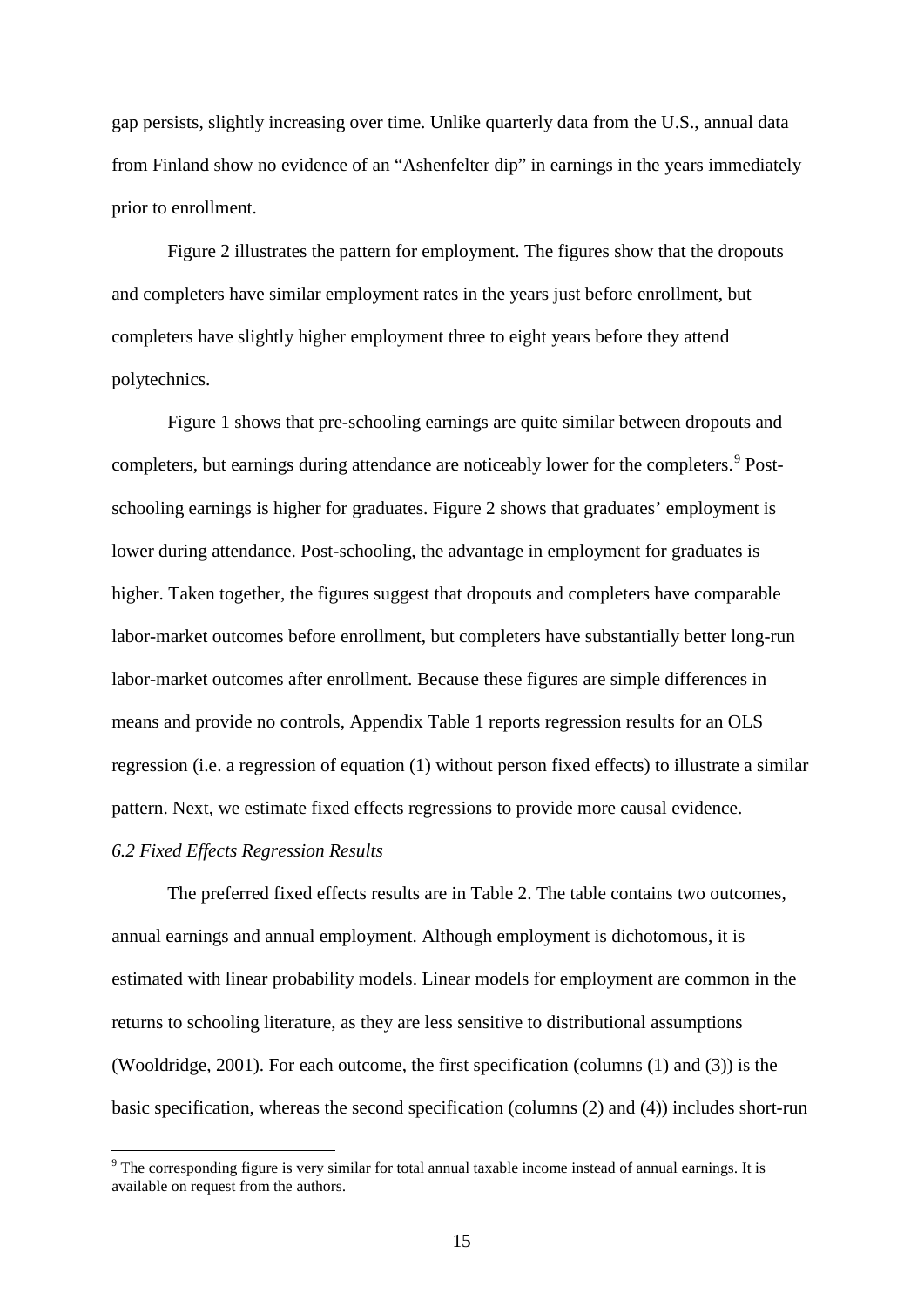deviations for attendance as well as degree receipt, as in Jacobson, LaLonde, and Sullivan (2005a). Although not shown, we have also estimated models that include short-run deviations for attendance and degree receipt separately. Those results, available upon request from the authors, are quite similar to the results from the basic specification.

A polytechnic bachelor's degree is associated with increased earnings of  $\epsilon$ 5,100 in the basic specification and  $\epsilon$ 6,300 in the full specification. In percentage terms, the returns are 27 to 33 percent of the average pre-schooling earnings of €19,140 (Table 1). For comparison, Jepsen, Troske, and Coomes (2014) find earnings increases of 56 percent for women and 24 percent for men for U.S. community college degrees requiring two years of full-time study. If we assume an average degree completion of four years for polytechnics, then the returns are around 8 percent per year in Finland and 20 percent per year in the U.S. (for an average of males and females).

The employment returns for a polytechnic bachelor's degree are 7.5 percentage points in the basic model and 8.5 percent in the full specification. In contrast, the employment returns for U.S. community colleges are around 12 percentage points for men and 20 percentage points for women (Jepsen, Troske, and Coomes, 2014).

The coefficients for the short-run deviations are significant for three out of the four coefficients.<sup>[10](#page-17-0)</sup> Due to this general significance, as well as the flexibility of the model, our preferred model is the specification that includes these deviations. In this specification, the earnings coefficient should be interpreted as a long-run return, when the short-run deviations are approaching zero (due to large values of *k*).

Other results in the table are as expected. Students have lower earnings and employment while enrolled. The increase in earnings and employment is lower in the year of exit than in later years. Dropouts and completers also receive sizable returns after polytechnic

<span id="page-18-0"></span> $10$  Unless otherwise stated, all discussions of statistical significance refer to being statistically different from zero at the ten-percent level for a two-sided test.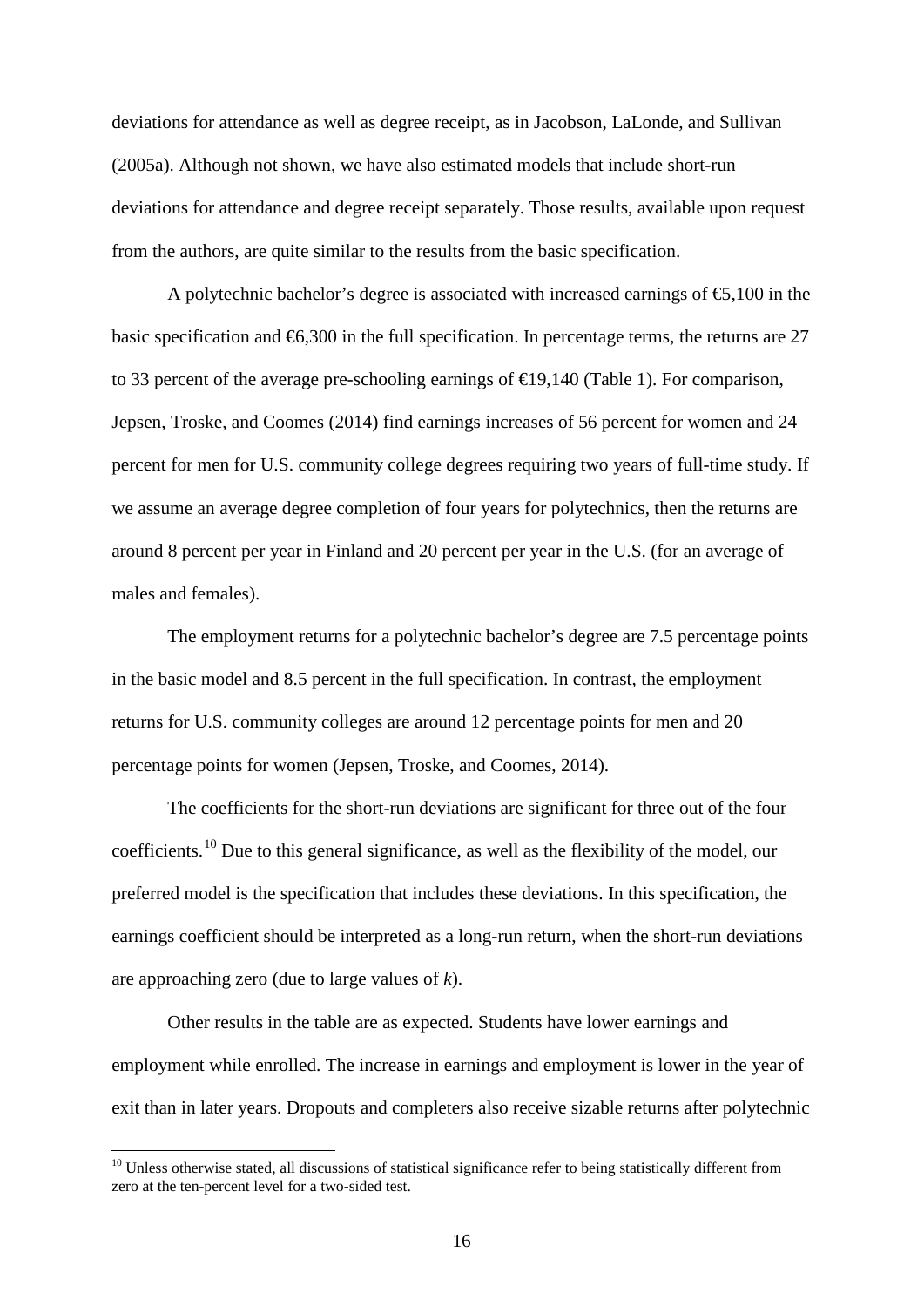enrollment. The post-schooling earnings increase is  $\in$ 1,800, and the post-schooling employment increase is 3.9 percentage points.

#### *6.3 Sensitivity Analysis*

This section explores the robustness of the main results to differences in model and sample. A concern with the results in Table 2 is that individuals have relatively low levels of pre-schooling earnings, as illustrated in Table 1. Therefore, in Table 3 we restrict the sample to individuals with different earnings and employment thresholds. In columns (1) and (3), the sample only includes individuals who were in the top 75 percent of the earnings distribution (for the population of polytechnic attendees) in the year before they enrolled in polytechnics. In columns (2) and (4), the sample only includes individuals who earned at least  $\Theta$ ,438 (€8,409 in 2000 euros), the minimum earnings level used by Statistics Finland (2000) to classify a worker as being a full-time work for the year, in the year before attendance. This earnings threshold is also used in Böckerman, Hämäläinen, and Uusitalo (2009).

When we exclude the bottom quartile of the earnings distribution of our sample of polytechnic attendees, the returns to polytechnic degree fall from  $\mathfrak{S}$ ,300 to  $\mathfrak{S}$ ,600. When we restrict the sample to people earning the minimum earnings level for full-time work, the returns are slightly lower still, at  $\epsilon$ 5,300 (all significant at the 1% level). This pattern of results is consistent with the highest returns occurring for individuals with the weakest laborforce attachment prior to entering polytechnics. However, this finding should be interpreted with caution, as we cannot distinguish whether these higher earnings returns are causal or not. In other words, the estimates may overstate the true returns to polytechnics for individuals with low pre-schooling earnings if these earnings are below their earnings potential because they are just "killing time" until polytechnic entry.

The employment results, shown in Columns (3) and (4), display a similar pattern of higher returns for individuals with the weakest pre-attendance labor-force attachment.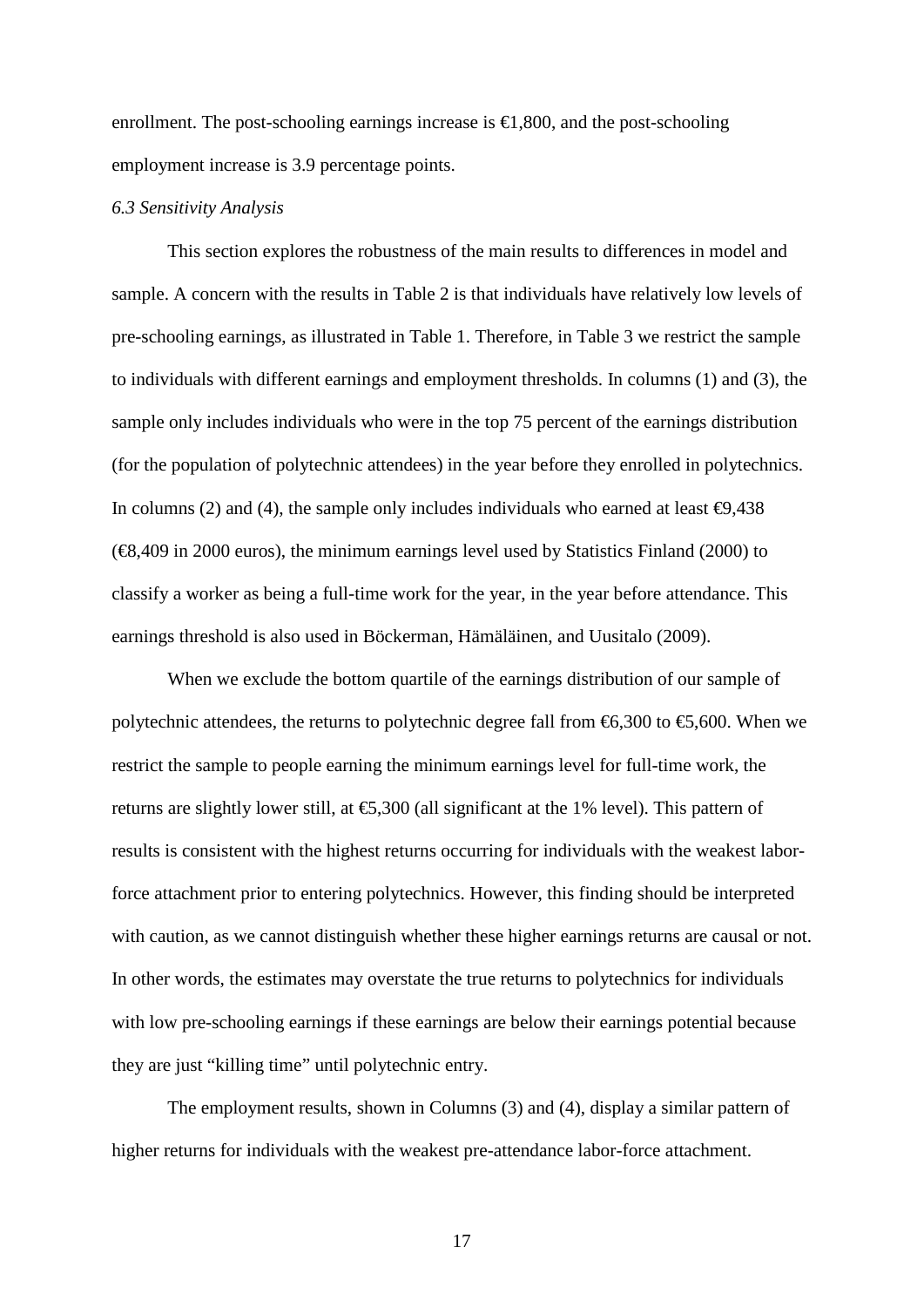#### *6.4 Returns by Demographic Groups*

Table 4 shows the earnings returns to polytechnic bachelor's degrees by demographic groups. The first two columns divide the sample by sex, the middle three divide the sample by age at entry to polytechnic studies, and the final two columns divide the sample by region. The returns for men are more than fifty percent larger than the return for women:  $\epsilon$ 8,100 versus  $\epsilon$ 5,200. One possible explanation is that many more men than women receive degrees in technology, and – as shown in the next section (Table 5) – technology has the highest returns of any degree subject. This pattern of results is in contrast with the higher returns for women in U.S. community colleges (Jepsen, Troske, and Coomes, 2014; Carruthers and Sanford, 2015).

For age, younger students have higher returns than older students, consistent with U.S. research. For students ages 22 to 24 at entry, the returns are  $\Theta$ , 100, compared to returns of  $\epsilon$ 5,900 for ages 25 to 29 and  $\epsilon$ 6,100 for students entering polytechnics after age 29. However, the results for the youngest age group should be interpreted with caution because – as mentioned previously – the pre-schooling earnings of 22 to 24 year-olds may not be accurate measures of their earnings potential if they are "settling" for low-paid jobs temporarily because they are waiting until they are admitted to postsecondary education.

The final two columns compares results between students who attended polytechnics in the Helsinki metropolitan area (using NUTS 3 as the level of region) and the rest of Finland. Region of schooling is chosen in an attempt to reduce the potential endogeneity of migration, but the results still make the potentially strong assumption that the location of polytechnics is exogenous. Completers who attend polytechnics outside the Helsinki metropolitan area have noticeably higher returns of  $\epsilon$ 6,800 compared to returns of  $\epsilon$ 5,300 for completers in Helsinki. A plausible explanation for this difference is better earnings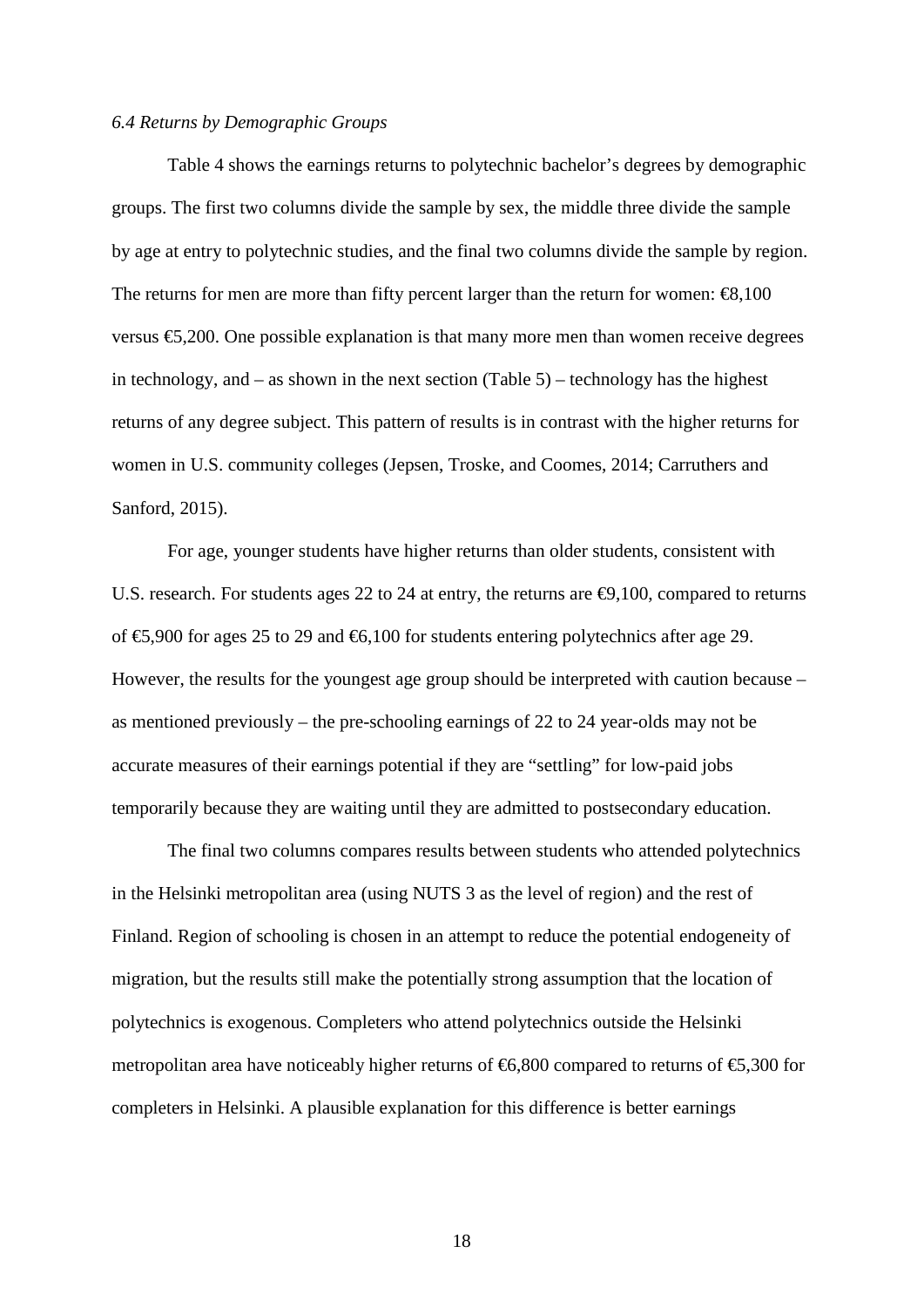opportunities even without completing a degree in Helsinki than in other parts of Finland (cf. larger post-schooling dummy for Helsinki).

Appendix Table 2 shows the results for annual employment. Contrary to earnings effects, the employment returns for men (8.0 percentage points) are slightly smaller than the returns for women (8.7 percentage points). Employment returns decrease with age: youngest students have the highest returns (10.5 percentage points), followed by the aged 25–29 students (9.3 percentage points) and the oldest students (8.1 percentage points). Students attending in Helsinki have much smaller returns (6.3 percentage points) than students studying elsewhere in Finland (9.5 percentage points).

#### *6.5 Returns by Field of Study*

In Table 5, we present the returns to polytechnic bachelor's degrees by the field of study. Fields of study are divided into four areas: business, technology, health, and all other fields such as culture, tourism, catering and domestic services. Health is the most popular subject area, with 10,369 students. Business, administration, and social sciences have nearly as many (10,039). Of the polytechnic entrants, 9,369 study in the field of technology and transport and 6,873 study all other subjects. The dependent variable is earnings in the first four columns and employment in the remaining columns. As always, each column is from a separate regression.

The earnings and employment returns vary substantially by field of study. In the field of technology, polytechnic bachelor's degrees are associated with earnings increases of €9,000 and employment increases of 7.1 percentage points. Although health degrees correspond with higher employment of 10.4 percentage points, the earnings returns for health degrees are only €5,600. In the field of business, earnings and employment returns are considerably lower  $(\mathfrak{S},100$  and 6.3 percentage points) than in the field of technology. Studies in all other subjects have average earnings returns of  $\epsilon$ 5,700 and employment returns of 5.6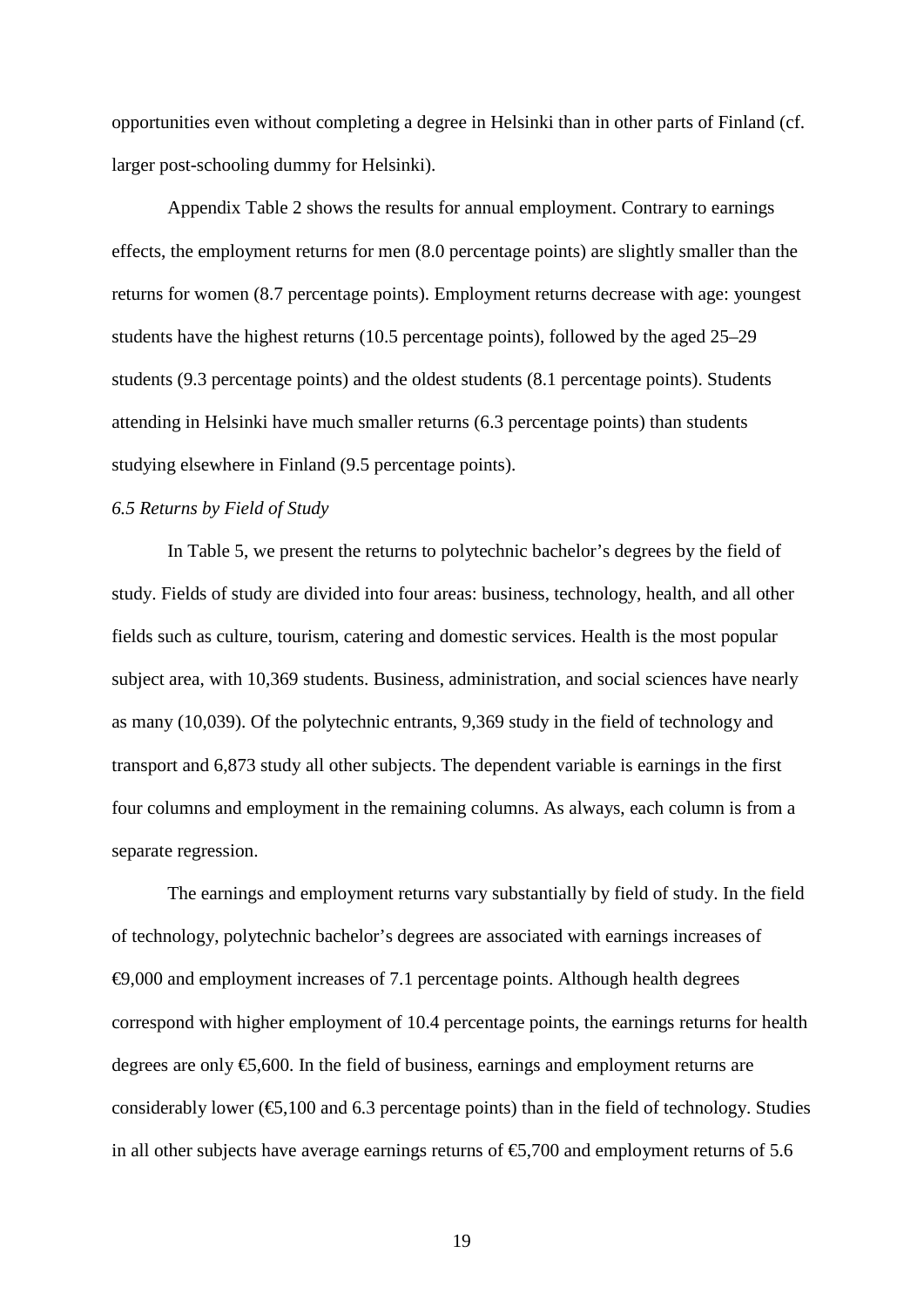percentage points. Thus, the highest earnings returns are for technology, whereas the highest employment returns are for health.

#### *6.6 Returns for Matching Estimators*

Finally, we look at the results for the matching estimators, where the comparison group for entrants is the subset of individuals who have the most similar propensity to enter a polytechnic but have no postsecondary attendance. All covariates are balanced between the matched entrants and the non-entrants (based on the standardized differences in means and the variance ratios; results available from authors upon request).<sup>[11](#page-18-0)</sup> In other words, the matched sample is similar with respect to observable characteristics as well as with respect to the propensity to enter a polytechnic in a particular year.

Figure 3 presents the difference in the earning development between the matched polytechnic entrants and non-entrants. Appendix Table 3 contains the coefficients and standard errors. Prior to the entry year, the earnings difference is minimal. During their studies, entrants earn considerable less than the non-entrants. Similarly to the descriptive Figure 1 for the completers and dropouts, five years after the match the earnings returns to a polytechnic entry are  $(\mathcal{Q}, 100)$  higher than not attending postsecondary education. The returns increase to  $\epsilon$ ,800 for six years, and  $\epsilon$ 3,800 for eight years. For comparison, the preferred fixed effects result in Table 2 (column 2) is €6,300 for degree completion (*POLYBA*) and €1,800 for having attended polytechnics regardless of degree completion (*post-schooling*). As expected, our long-run matching estimates, which are a combination of the returns to attendance and the returns to completion, fall in between.

<span id="page-22-0"></span><sup>&</sup>lt;sup>11</sup> The reported matching results are estimated using the teffects algorithm in Stata 14. To decrease the computation burden, we only use a 10% random sample of control observations and exclude individuals with a university degree from the matching analysis (a small subgroup in the polytechnic entrants). We only include individuals whom we observe labor market information for the full period before and after entry decision (-3, -2, … , 7, 8). We utilize Abadie and Imbens (2012) robust standard errors that take into account that propensity scores are estimated.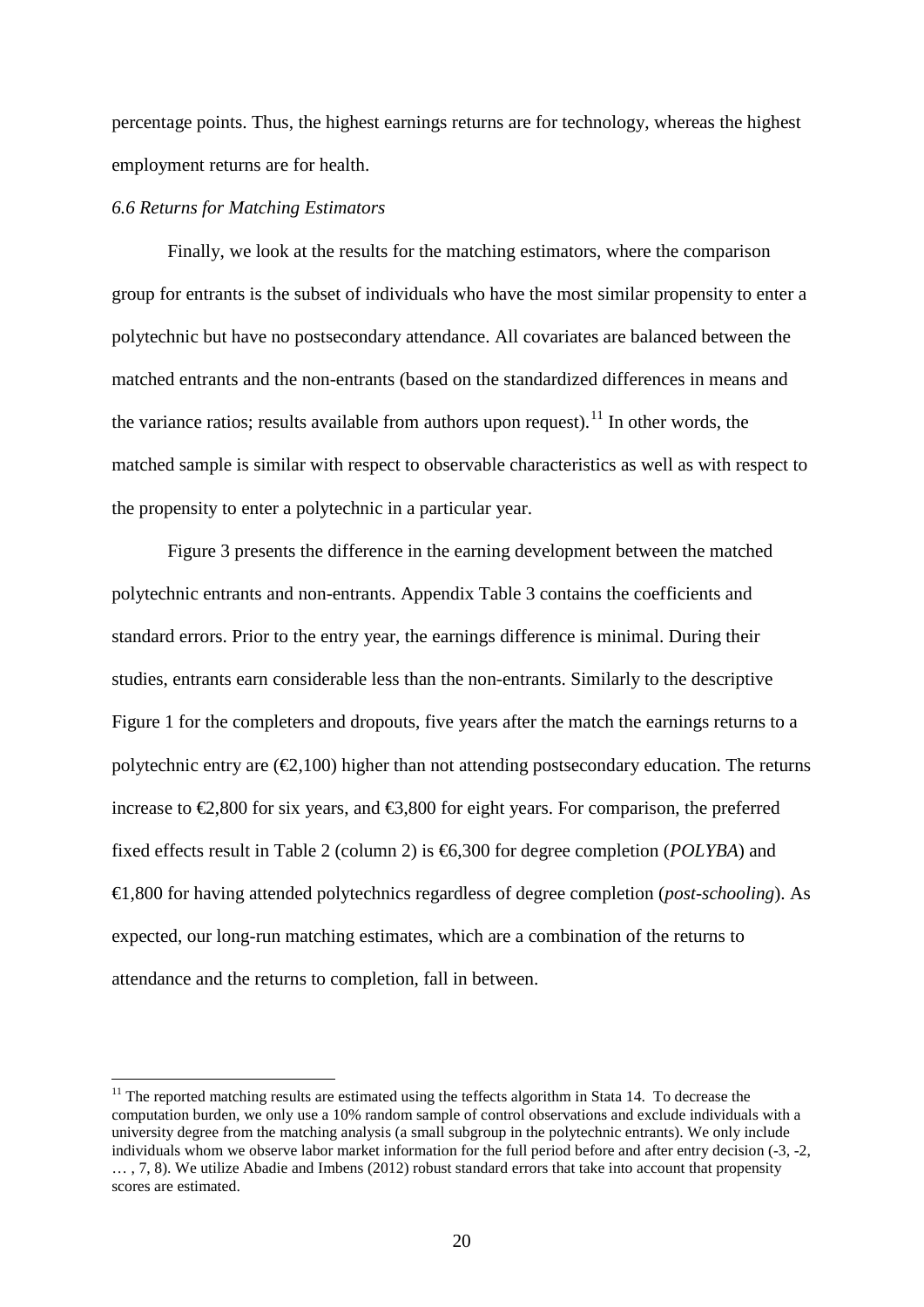The corresponding employment returns are shown in Figure 4. The pattern is also similar to the earnings development. Employment returns to polytechnic entry vary from 2.6 to 4.1 percentage points between years 5 and 8. The preferred fixed-effects return to employment is 8.5 percentage points for completion and 3.9 percentage points for attendance. As with earnings, the employment returns from the matching estimator are consistent with the returns from the preferred fixed-effects estimator.

#### 7. **Discussion**

For mature students, polytechnic bachelor's degrees in Finland are associated with annual earnings gains of  $\epsilon$ 6,300 and employment gains of 8.5 percentage points. The preferred model is person fixed effects, as earnings patterns show no systematic pre-schooling differences between future dropouts and completers.<sup>[12](#page-22-0)</sup>

The gains appear to be strongest for younger individuals and for individuals with weak labor-force attachment in the years immediately prior to enrolling in polytechnics. However, these higher returns may not be causal if these individuals' pre-schooling labormarket outcomes are not representative of their potential labor-market outcomes in the absence of polytechnics attendance.

The gains differ substantially across demographics and fields of study. In contrast to the U.S., men have noticeably higher earnings returns than women. But employment returns are higher for women. Individuals who studied in the Helsinki metropolitan area have lower returns than individuals who studied elsewhere in Finland. Technology students have by far the highest earnings returns, whereas health has the highest employment returns. Business graduates have the smallest, but still significant, earnings and employment returns (of the three fields).

 $12$  To increase the representativeness, our analysis has focused on individuals entering polytechnics at relatively high age (22 or older).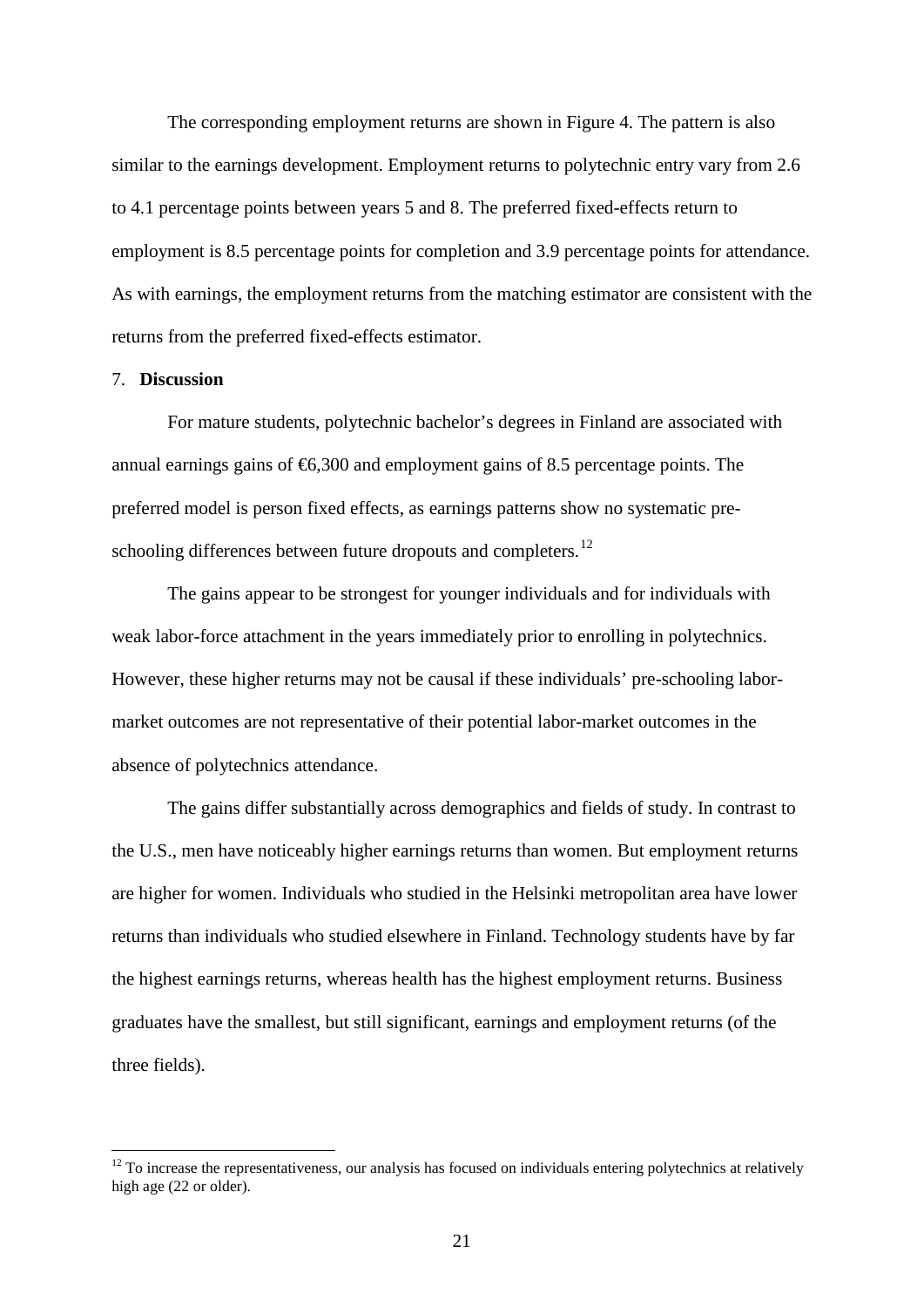This paper provides much-needed information on the labor-market returns to postsecondary vocational education in Europe. The overwhelming majority of evidence comes from U.S. community colleges, but the U.S. system is much different than the system in many European countries. Although our paper focuses on one country, the postsecondary vocational system in Finland is representative of many European countries. Students earn polytechnic bachelor's degrees after approximately three and a half to four years of full-time attendance, as in other countries such as Norway and the HBO diploma from universities of applied science in the Netherlands. Given the dire labor-market prospects for individuals with no postsecondary education in Europe, particularly among younger individuals, a better understanding of the labor-market returns to postsecondary education is needed (Bell and Blanchflower, 2011). Results from the U.S. are not particularly informative given the pronounced differences in education systems and labor markets. More research on Europe and elsewhere is warranted.

#### **References**

- Abadie, Alberto, and Guido W. Imbens. 2012. Matching on the estimated propensity score. National Bureau of Economic Research Working Paper 15301 (revised version accessed from http://www.hks.harvard.edu/fs/aabadie/pscore.pdf).
- Belfield, Clive R., and Thomas Bailey. 2011. The Benefits of Attending Community College: A Review of the Evidence. *Community College Review*, 39(1): 46–68.
- Bell, David N. F, and David G. Blanchflower. 2011. Young People and the Great Recession. *Oxford Review of Economic Policy*, 27(2): 241–267.
- Böckerman, Petri, Ulla Hämäläinen, and Roope Uusitalo. 2009. Labour Market Effects of the Polytechnic Education Reform: The Finnish Experience. *Economics of Education Review*, 28(6): 672–681.
- Böckerman, Petri, and Mika Haapanen. 2013. The Effect of Polytechnic Reform on Migration. *Journal of Population Economics*, 26(2): 593–617.
- Carruthers, Celeste K., and Thomas Sanford. 2015. Way Station or Launching Pad? Unpacking the Returns to Postsecondary Adult Education. University of Tennessee Working Paper #2015-02.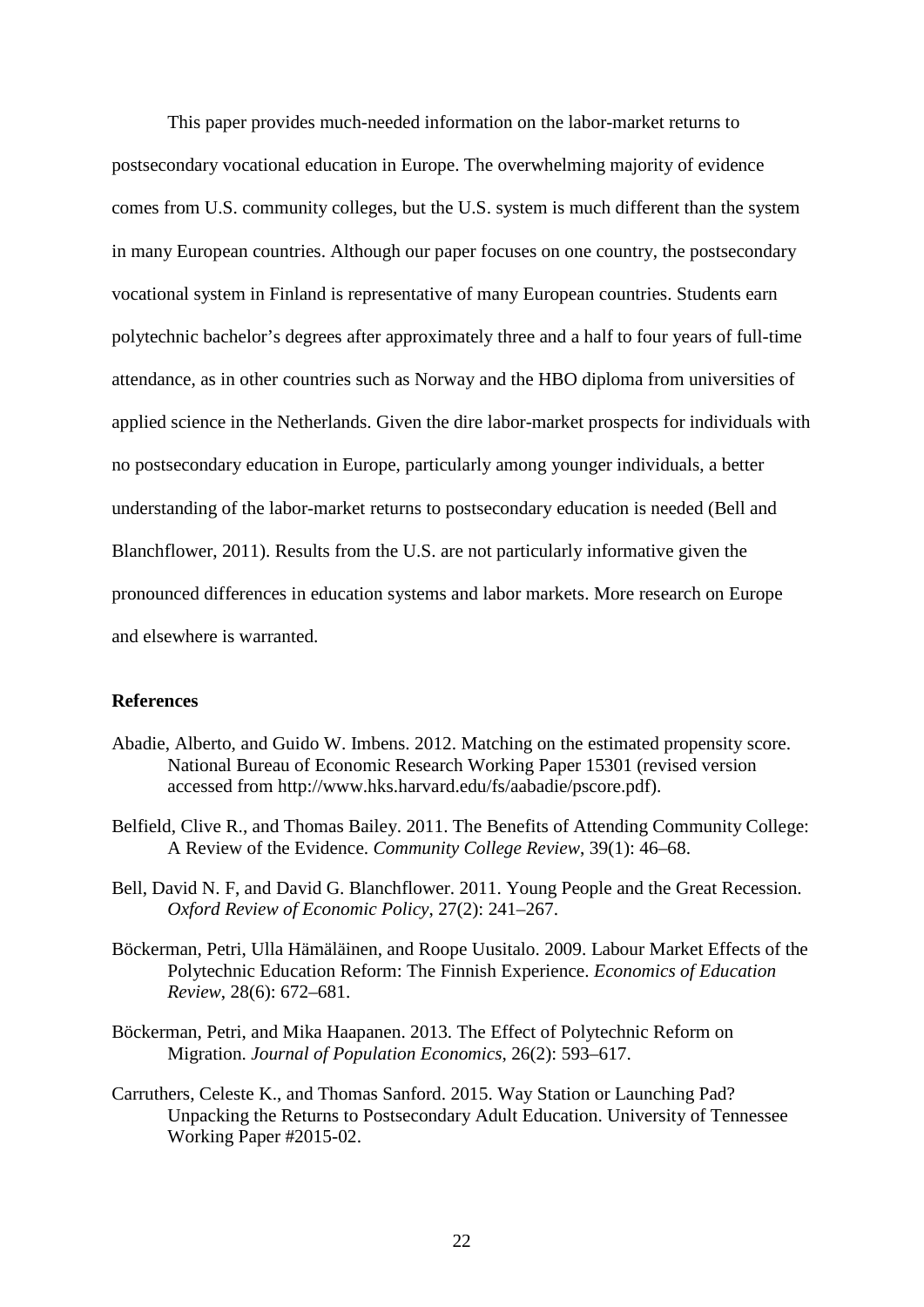- Cellini, Stephanie, and Latika Chaudhary. 2014. The Labor Market Returns to a For-Profit College Education. *Economics of Education Review*, 43(1): 125–140.
- Deming, David J., Claudia Goldin, and Lawrence F. Katz. 2012. The For-Profit Postsecondary School Sector: Nimble Critters or Agile Predators? *Journal of Economic Perspectives*, 26(1): 139–164.
- Grubb, W. Norton. 2002a. Learning and Earning in the Middle, Part I: National Studies of Pre-Baccalaureate Education. *Economics of Education Review*, 21(4): 299–321.
- Grubb, W. Norton. 2002b. Learning and Earning in the Middle, Part II: State and Local Studies of Pre-Baccalaureate Education. *Economics of Education Review*, 21(5): 401– 414.
- Hämäläinen, Ulla, and Roope Uusitalo. 2008. Signalling or Human Capital: Evidence from the Finnish Polytechnic School Reform. *Scandinavian Journal of Economics*, 110(4): 755–775.
- Jacobson, Louis S., Robert J. LaLonde, and Daniel G. Sullivan. 2005a. Estimating the Returns to Community College Schooling for Displaced Workers. *Journal of Econometrics*, 125(1–2): 271–304.
- Jacobson, Louis S., Robert J. LaLonde, and Daniel G. Sullivan. 2005b. The Impact of Community College Retraining on Older Displaced Workers: Should We Teach Old Dogs New Tricks? *Industrial and Labor Relations Review*, 58(3): 398–415.
- Jepsen, Christopher, Kenneth Troske, and Paul Coomes. 2012. The Labor-Market Returns to Community College Degrees, Diplomas, and Certificates. IZA Discussion Paper Number 6902.
- Jepsen, Christopher, Kenneth Troske, and Paul Coomes. 2014. The Labor-Market Returns to Community College Degrees, Diplomas, and Certificates. *Journal of Labor Economics*, 32(1): 95–121.
- Lang, Kevin, and Russell Weinstein. 2013. The Wage Effects of Not-for-Profit and For-Profit Certifications: Better Data, Somewhat Different Results. *Labour Economics*, 24(1): 230– 243.
- Malamud, Ofer, and Abigail Wozniak. 2012. The Impact of College on Migration: Evidence from the Vietnam Generation. *Journal of Human Resources*, 47(4): 913–950.
- Mueser, Peter R., Kenneth R. Troske, and Alexey Goriaslavsky. 2007. Using State Administrative Data to Measure Program Performance. *Review of Economics and Statistics*, 89(4): 761–783.
- OECD. 2003. Polytechnic Education in Finland. Reviews of National Policies for Education. Paris, OECD Publishing.
- Riphahn, Regina T., Martina Eschelbach, Guido Heineck, and Steffen Müller. 2010. Kosten und Nutzen der Ausbildung an Tertiärbildungsinstitutionen im Vergleich. *Perspektiven der Wirtschaftspolitik*, 11(2): 103-131.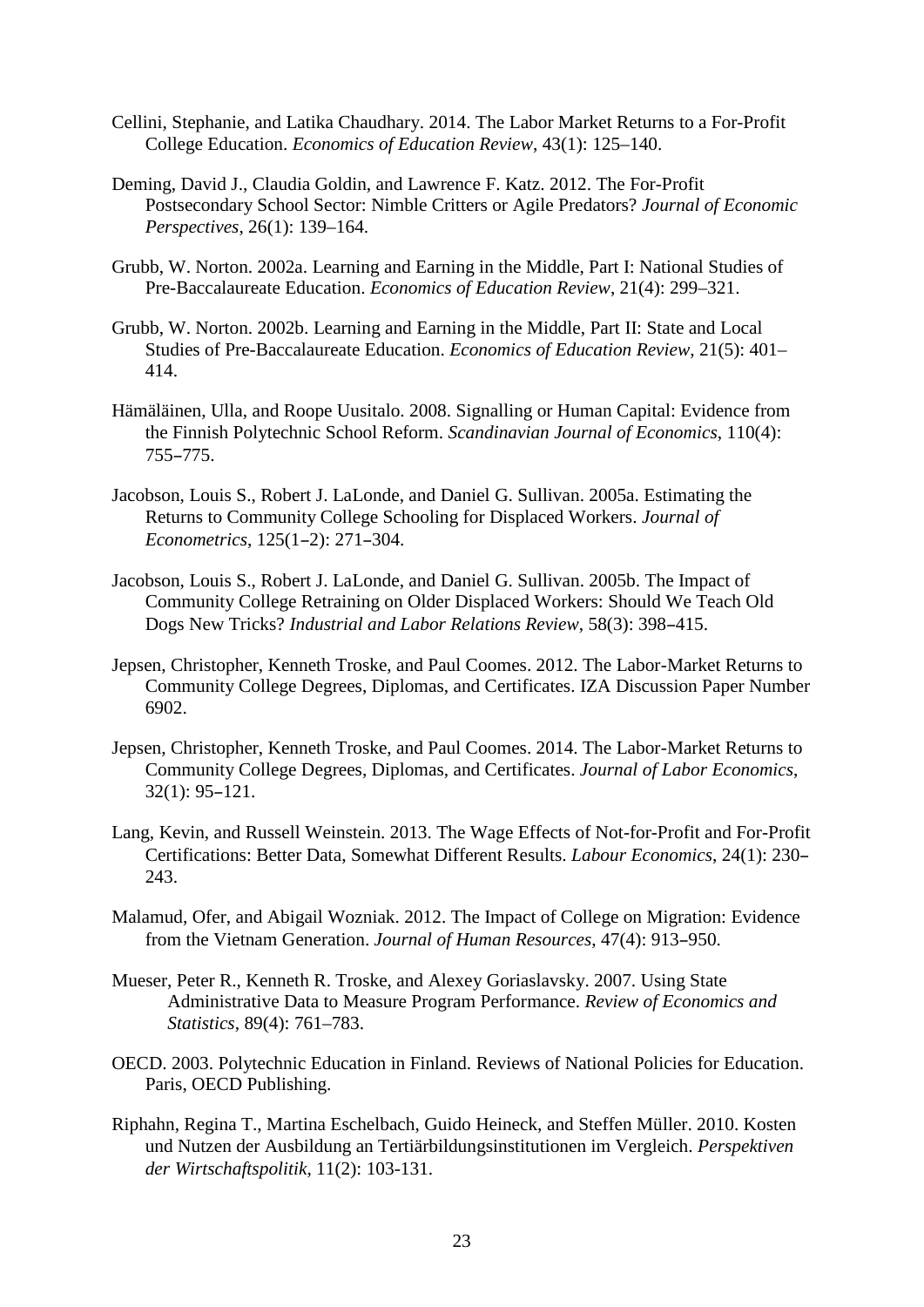- Schomburg, Harald, and Ulrich Teichler. 2006. *Higher Education and Graduate Employment in Europe: Results from Graduates Surveys in Twelve Countries*. Dordrecht, the Netherlands: Springer.
- Statistics Finland. 2000. *Income Distribution Statistics*. Helsinki, Official Statistics of Finland.
- Stevens, Ann, Michal Kurlaender, and Michel Grosz. 2015. Career Technical Education and Labor Market Outcomes: Evidence from California Community Colleges. National Bureau of Economic Research Working Paper 21137 (retrieved from http://www.nber.org/papers/w21137).
- Wooldridge, Jeffrey M. 2001. *Econometric Analysis of Cross Section and Panel Data*. MIT Press: Cambridge, MA.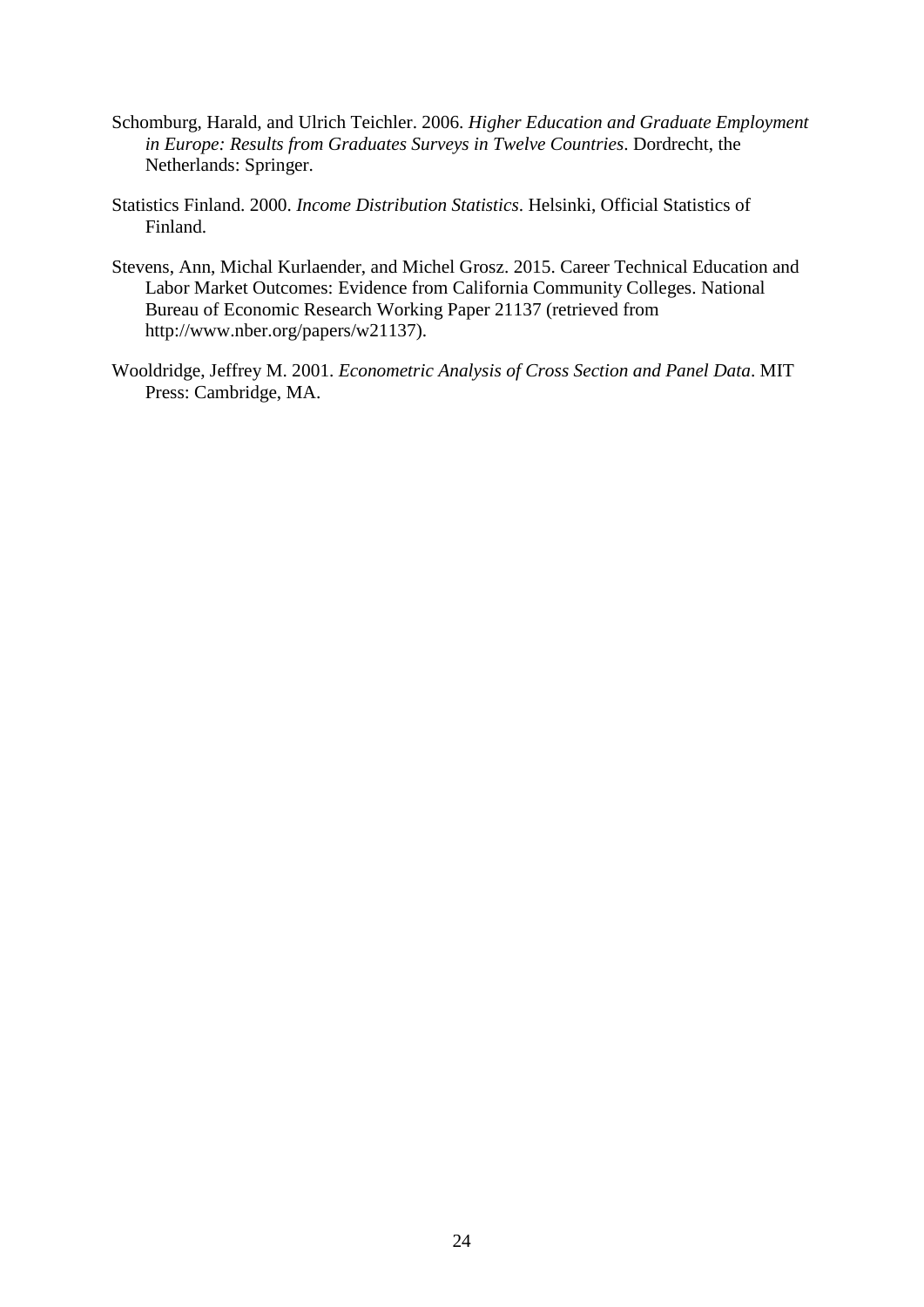| Table 1: Descriptive Statistics |  |
|---------------------------------|--|
|---------------------------------|--|

|                                | (1)   | (2)       | (3)   | (4)       | (5)   | (6)        | (7)         |
|--------------------------------|-------|-----------|-------|-----------|-------|------------|-------------|
|                                |       | All       |       | Dropouts  |       | Completers | Diff.       |
|                                | Mean  | Std. Dev. | Mean  | Std. Dev. | Mean  | Std. Dev.  | $(3) - (5)$ |
|                                |       |           |       |           |       |            |             |
| <b>Post-Schooling Outcomes</b> |       |           |       |           |       |            |             |
| Earnings (000s)                | 30.70 | 17.02     | 28.60 | 19.21     | 31.56 | 15.95      | $-2.97$     |
| Taxable income (000s)          | 34.61 | 18.44     | 33.44 | 21.47     | 35.10 | 17.01      | $-1.66$     |
| Employed                       | 0.88  | 0.27      | 0.83  | 0.32      | 0.91  | 0.24       | $-0.07$     |
| Unemployed                     | 0.06  | 0.17      | 0.08  | 0.20      | 0.05  | 0.16       | 0.03        |
| <b>Pre-Schooling Outcomes</b>  |       |           |       |           |       |            |             |
| Earnings (000s)                | 19.14 | 13.13     | 19.74 | 14.07     | 18.89 | 12.70      | 0.85        |
| Taxable income (000s)          | 22.51 | 12.70     | 23.25 | 14.06     | 22.20 | 12.07      | 1.05        |
| Employed                       | 0.75  | 0.35      | 0.75  | 0.35      | 0.76  | 0.35       | $-0.01$     |
| Unemployed                     | 0.12  | 0.24      | 0.14  | 0.25      | 0.12  | 0.23       | 0.02        |
|                                |       |           |       |           |       |            |             |
| Demographics                   |       |           |       |           |       |            |             |
| Completed degree               | 0.71  | 0.46      |       |           |       |            |             |
| Age at entry                   | 32.92 | 7.40      | 32.90 | 7.45      | 32.92 | 7.38       | $-0.02$     |
| Helsinki region                | 0.31  | 0.46      | 0.32  | 0.47      | 0.31  | 0.46       | 0.01        |
| Unemployment rate              | 13.95 | 4.68      | 13.78 | 4.68      | 14.02 | 4.67       | $-0.24$     |
| Female                         | 0.61  | 0.49      | 0.47  | 0.50      | 0.67  | 0.47       | $-0.20$     |
| Finnish language               | 0.96  | 0.21      | 0.94  | 0.23      | 0.96  | 0.19       | $-0.02$     |
| Swedish language               | 0.03  | 0.16      | 0.04  | 0.19      | 0.02  | 0.15       | 0.02        |
| Married or cohabiting          | 0.67  | 0.47      | 0.63  | 0.48      | 0.69  | 0.46       | $-0.06$     |
| Employed spouse                | 0.51  | 0.50      | 0.46  | 0.50      | 0.53  | 0.50       | $-0.08$     |
| Has kids under 7               | 0.30  | 0.46      | 0.28  | 0.45      | 0.31  | 0.46       | $-0.03$     |
| High school                    | 0.54  | 0.50      | 0.50  | 0.50      | 0.56  | 0.50       | $-0.07$     |
| Matricul. exam results         | 3.80  | 1.21      | 3.83  | 1.24      | 3.79  | 1.19       | 0.04        |
| Exam results missing           | 0.14  | 0.35      | 0.14  | 0.35      | 0.15  | 0.35       | $-0.01$     |
| Number of individuals          |       | 36,646    |       | 10,801    |       | 25,845     |             |
| Pre-schooling                  |       | 292,003   |       | 84,821    |       | 207,182    |             |
| Post-schooling                 |       | 451,860   |       | 131,849   |       | 320,011    |             |
| Number of observations         |       | 743,863   |       | 216,670   |       | 527,193    |             |
|                                |       |           |       |           |       |            |             |

Notes: Post-schooling outcomes are measured in years 6 to 8 after initial polytechnic enrollment. Preschooling outcomes are measured in the three years prior to initial polytechnic enrollment. All earnings and income measures are deflated using the consumer price index (base year 2012). Demographics are measured at the individual level in the year prior to initial polytechnic enrollment.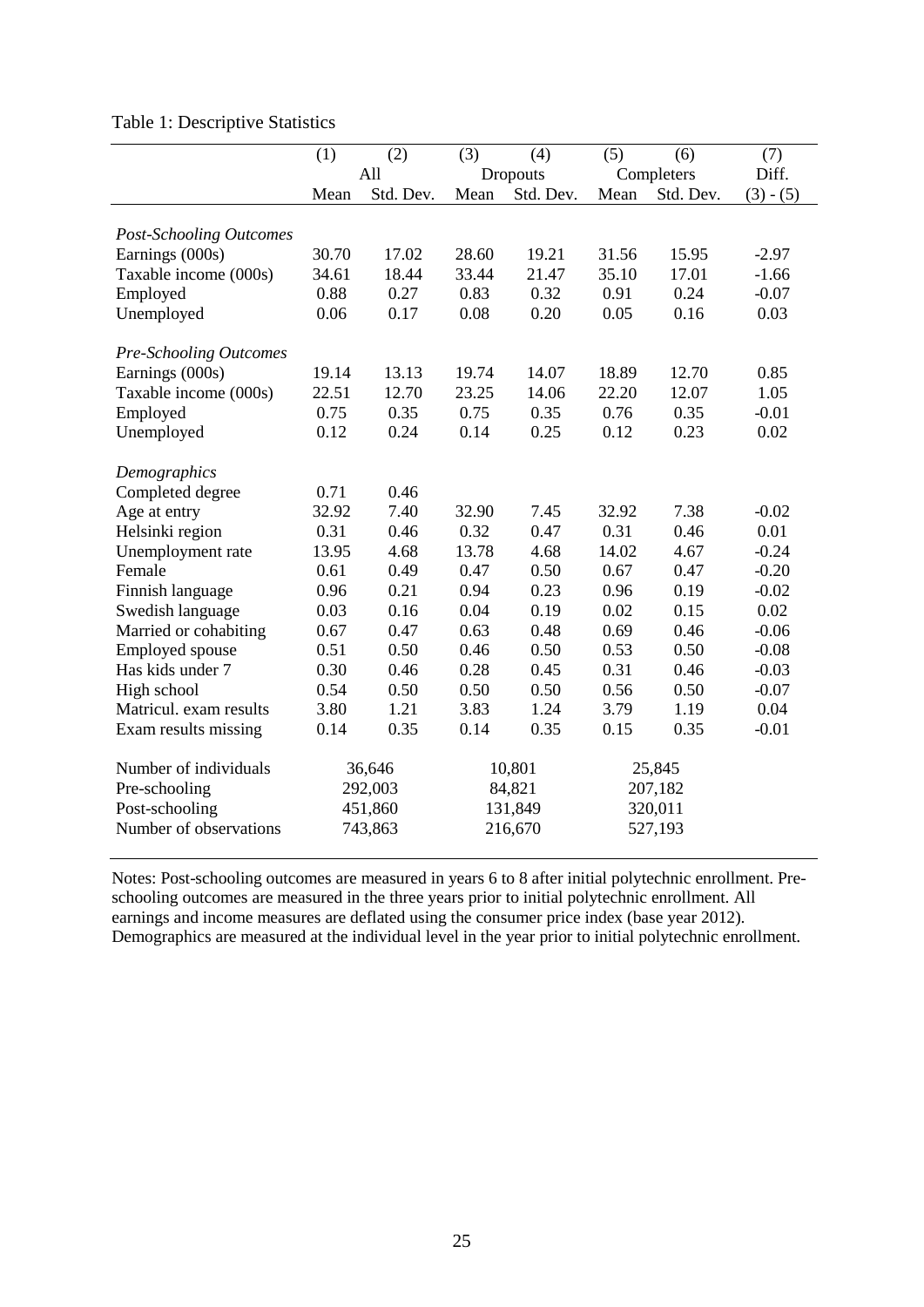|                               |            | Earnings   | Employment  |             |  |
|-------------------------------|------------|------------|-------------|-------------|--|
|                               | (1)        | (2)        | (3)         | (4)         |  |
|                               |            |            |             |             |  |
| <b>POLYBA</b>                 | $5.10***$  | $6.30***$  | $0.075***$  | $0.085***$  |  |
|                               | (0.17)     | (0.22)     | (0.004)     | (0.004)     |  |
| POLYBA $*$ 1/k                |            | $-3.22***$ |             | $-0.029***$ |  |
|                               |            | (0.25)     |             | (0.006)     |  |
| Post-schooling                | $1.32***$  | 1.80***    | $0.041***$  | $0.039***$  |  |
|                               | (0.18)     | (0.27)     | (0.005)     | (0.006)     |  |
| Post-schooling $* 1/k$        |            | 0.35       |             | $0.011*$    |  |
|                               |            | (0.25)     |             | (0.006)     |  |
| Polytechnic student this year | $-2.36***$ | $-2.32***$ | $-0.049***$ | $-0.049***$ |  |
|                               | (0.10)     | (0.10)     | (0.003)     | (0.003)     |  |
| Student exits polytechnic     | $2.61***$  | $2.68***$  | $0.061***$  | $0.061***$  |  |
|                               | (0.13)     | (0.12)     | (0.004)     | (0.004)     |  |
| Polytechnic degree this year  | $-1.03***$ | $-1.01***$ | 0.003       | 0.003       |  |
|                               | (0.18)     | (0.18)     | (0.005)     | (0.005)     |  |
| Unemployment rate (NUTS4)     | $-0.39***$ | $-0.39***$ | $-0.015***$ | $-0.015***$ |  |
|                               | (0.02)     | (0.02)     | (0.000)     | (0.000)     |  |
| <b>Observations</b>           | 743,863    | 743,863    | 743,863     | 743,863     |  |
| Adj. R-squared                | 0.622      | 0.622      | 0.318       | 0.318       |  |
| No. of individuals            | 36,646     | 36,646     | 36,646      | 36,646      |  |
| F-test for absorbed effect    | $25.23***$ | $25.24***$ | $8.623***$  | $8.620***$  |  |

Table 2: Main Fixed-Effects Results for Earnings and Employment

Notes: Standard errors clustered at the individual level are in parentheses. Statistical significance in two-sided tests are denoted by \* for the ten-percent level, \*\* for the five-percent level, and \*\*\* for the one-percent level. All models also include calendar year fixed effects, year relative to initial enrollment fixed effects, person fixed effects, a time trend interacted with age at initial enrollment, and a time trend interacted with female gender.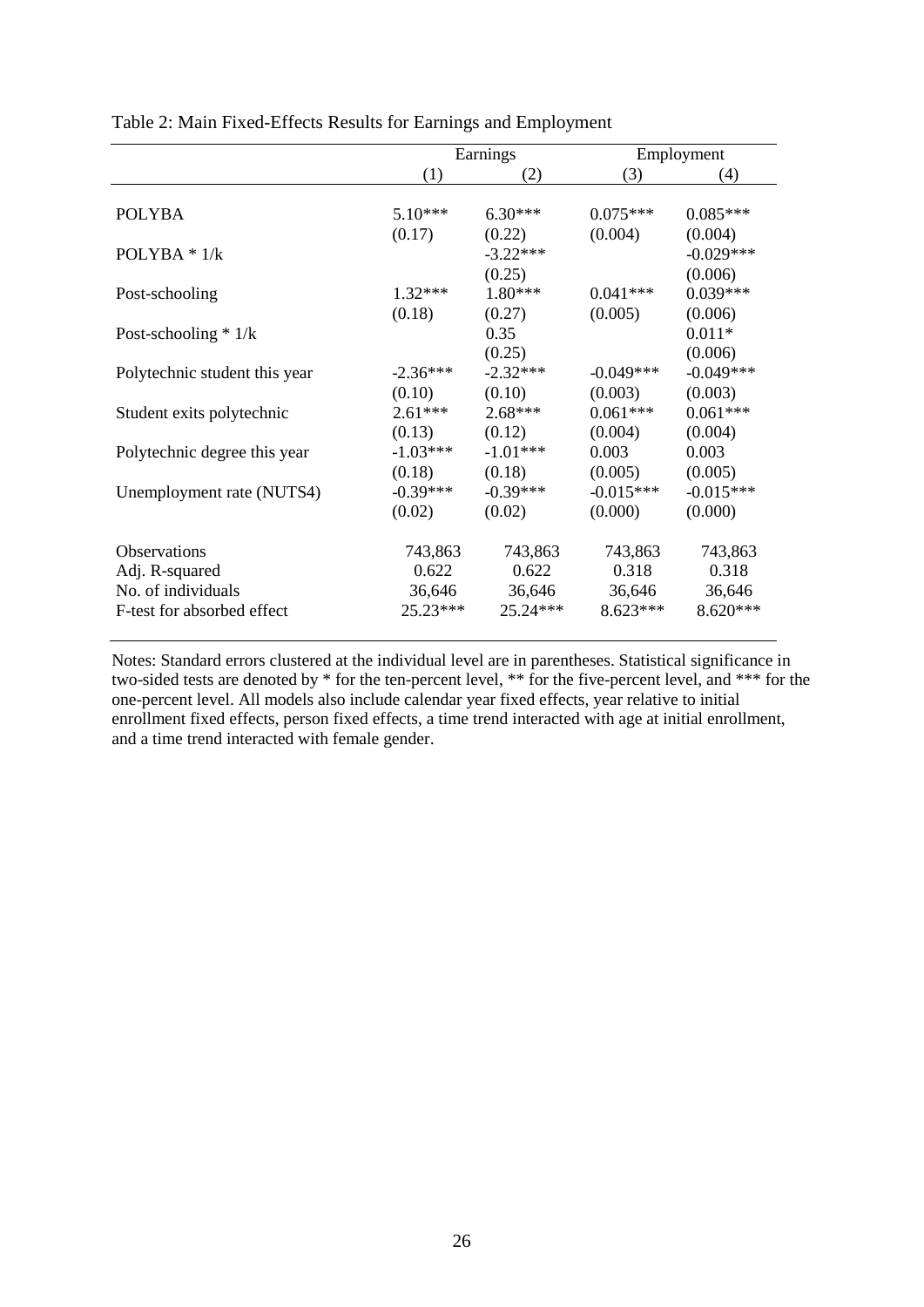|                           | Earnings   |              |             | Employment   |
|---------------------------|------------|--------------|-------------|--------------|
|                           | (1)        | (2)          | (3)         | (4)          |
|                           | top 75%    | $>$ min wage | top 75%     | $>$ min wage |
|                           |            |              |             |              |
| <b>POLYBA</b>             | $5.56***$  | $5.34***$    | $0.062***$  | $0.056***$   |
|                           | (0.26)     | (0.27)       | (0.004)     | (0.004)      |
| POLYBA $*$ 1/k            | $-3.36***$ | $-3.33***$   | $-0.032***$ | $-0.034***$  |
|                           | (0.30)     | (0.31)       | (0.006)     | (0.006)      |
| Post-schooling            | 1.84***    | $1.92***$    | $0.033***$  | $0.033***$   |
|                           | (0.32)     | (0.33)       | (0.007)     | (0.007)      |
| Post-schooling $* 1/k$    | $0.78***$  | $0.82***$    | $0.017***$  | $0.021***$   |
|                           | (0.30)     | (0.305)      | (0.006)     | (0.006)      |
| Student this year         | $-2.43***$ | $-2.40***$   | $-0.044***$ | $-0.040***$  |
|                           | (0.12)     | (0.17)       | (0.003)     | (0.004)      |
| Student exits polytechnic | $3.15***$  | $3.23***$    | $0.055***$  | $0.054***$   |
|                           | (0.14)     | (0.15)       | (0.004)     | (0.004)      |
| Degree this year          | $-1.52***$ | $-1.59***$   | 0.001       | $-0.001$     |
|                           | (0.22)     | (0.23)       | (0.006)     | (0.006)      |
| Unemployment rate (NUTS4) | $-0.36***$ | $-0.36***$   | $-0.013***$ | $-0.012***$  |
|                           | (0.02)     | (0.02)       | (0.000)     | (0.000)      |
| <b>Observations</b>       | 562,249    | 531,701      | 562,249     | 531,701      |
| Adj. R-squared            | 0.600      | 0.597        | 0.241       | 0.230        |
| No. of individuals        | 27,484     | 25,916       | 27,484      | 25,916       |
| Minimum prior earnings    | 7,876      | 9,438        | 7,876       | 9,438        |

Table 3: Earnings and Employment Results by Pre-Enrollment Earnings Levels

Notes: Standard errors clustered at the individual level are in parentheses. Statistical significance in two-sided tests are denoted by \* for the ten-percent level, \*\* for the five-percent level, and \*\*\* for the one-percent level. All models also include calendar year fixed effects, year relative to initial enrollment fixed effects, person fixed effects, a time trend interacted with age at initial enrollment, and a time trend interacted with female gender. The minimum earnings limit is used by Statistics Finland (2000) to classify a person as a full-time full-year worker, based on annual data.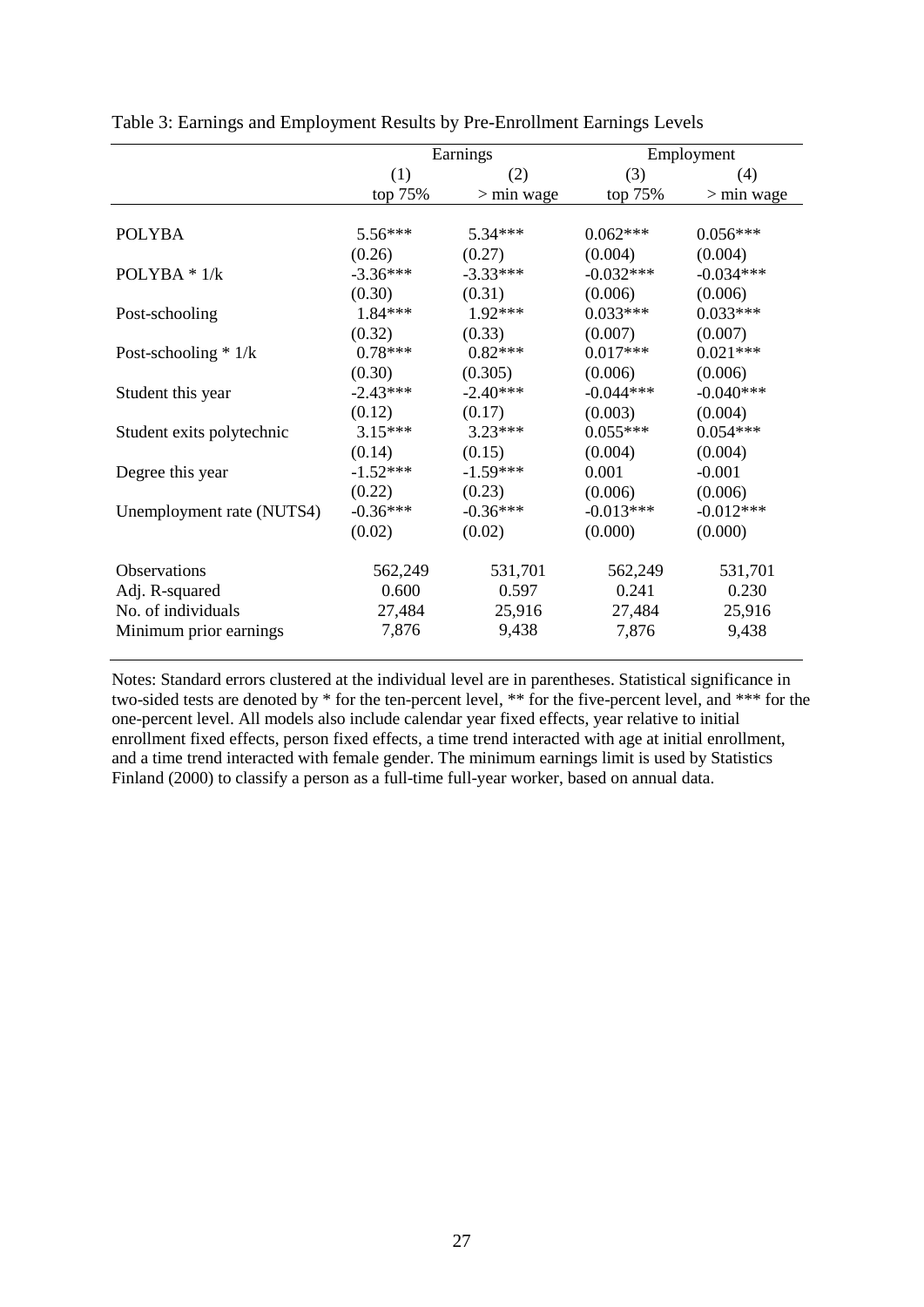|                        | (1)        | (2)        | (3)              | (4)              | (5)              | (6)        | (7)                    |
|------------------------|------------|------------|------------------|------------------|------------------|------------|------------------------|
|                        | Males      | Females    | Age<br>$22 - 24$ | Age<br>$25 - 29$ | Age<br>$30 - 50$ | Helsinki   | <b>Not</b><br>Helsinki |
|                        |            |            |                  |                  |                  |            |                        |
| <b>POLYBA</b>          | $8.13***$  | 5.18***    | $9.12***$        | $5.92***$        | $6.11***$        | $5.30***$  | $6.85***$              |
|                        | (0.37)     | (0.27)     | (0.53)           | (0.46)           | (0.28)           | (0.439)    | (0.25)                 |
| POLYBA $*$ 1/k         | $-5.53***$ | $-1.82***$ | $-4.23***$       | $-1.75***$       | $-3.84***$       | $-3.19***$ | $-3.24***$             |
|                        | (0.42)     | (0.32)     | (0.62)           | (0.53)           | (0.33)           | (0.50)     | (0.29)                 |
| Post-schooling         | $2.83***$  | $1.18***$  | $3.08***$        | $1.80***$        | $1.25***$        | 2.45***    | $1.35***$              |
|                        | (0.44)     | (0.33)     | (0.58)           | (0.50)           | (0.37)           | (0.53)     | (0.31)                 |
| Post-schooling $*$ 1/k | $-0.32$    | 0.53       | $-0.57$          | $-0.03$          | $0.72**$         | $1.10**$   | 0.06                   |
|                        | (0.39)     | (0.33)     | (0.58)           | (0.49)           | (0.34)           | (0.49)     | (0.29)                 |
| Student this year      | $-2.37***$ | $-2.28***$ | $-2.46***$       | $-2.20***$       | $-2.28***$       | $-1.96***$ | $-2.53***$             |
|                        | (0.16)     | (0.12)     | (0.21)           | (0.16)           | (0.14)           | (0.22)     | (0.10)                 |
| Student exits          | 2.86***    | $2.62***$  | $2.07***$        | 2.45***          | $2.75***$        | $3.26***$  | $2.35***$              |
| polytechnic            | (0.19)     | (0.17)     | (0.26)           | (0.23)           | (0.17)           | (0.24)     | (0.14)                 |
| Degree this year       | $-0.97***$ | $-1.25***$ | $0.61*$          | $-0.17$          | $-1.81***$       | $-0.74*$   | $-1.07***$             |
|                        | (0.28)     | (0.23)     | (0.35)           | (0.30)           | (0.25)           | (0.41)     | (0.18)                 |
| Unemployment rate      | $-0.36***$ | $-0.38***$ | $-0.40***$       | $-0.39***$       | $-0.36***$       | $-0.70***$ | $-0.34***$             |
| (NUTS 4)               | (0.03)     | (0.02)     | (0.04)           | (0.03)           | (0.02)           | (0.04)     | (0.02)                 |
| Observations           | 283,912    | 459,951    | 91,465           | 150,689          | 501,709          | 229,128    | 514,735                |
| Adj. R-squared         | 0.652      | 0.579      | 0.639            | 0.607            | 0.620            | 0.607      | 0.625                  |
| No. of individuals     | 14,250     | 22,396     | 5,757            | 8,490            | 22,399           | 11,467     | 25,179                 |

Table 4: Earnings Results by Gender, Age, and Region of Study

Notes: Standard errors clustered at the individual level are in parentheses. Statistical significance in two-sided tests are denoted by \* for the ten-percent level, \*\* for the five-percent level, and \*\*\* for the one-percent level. All models also include calendar year fixed effects, year relative to initial enrollment fixed effects, person fixed effects, a time trend interacted with age at initial enrollment, and a time trend interacted with female gender.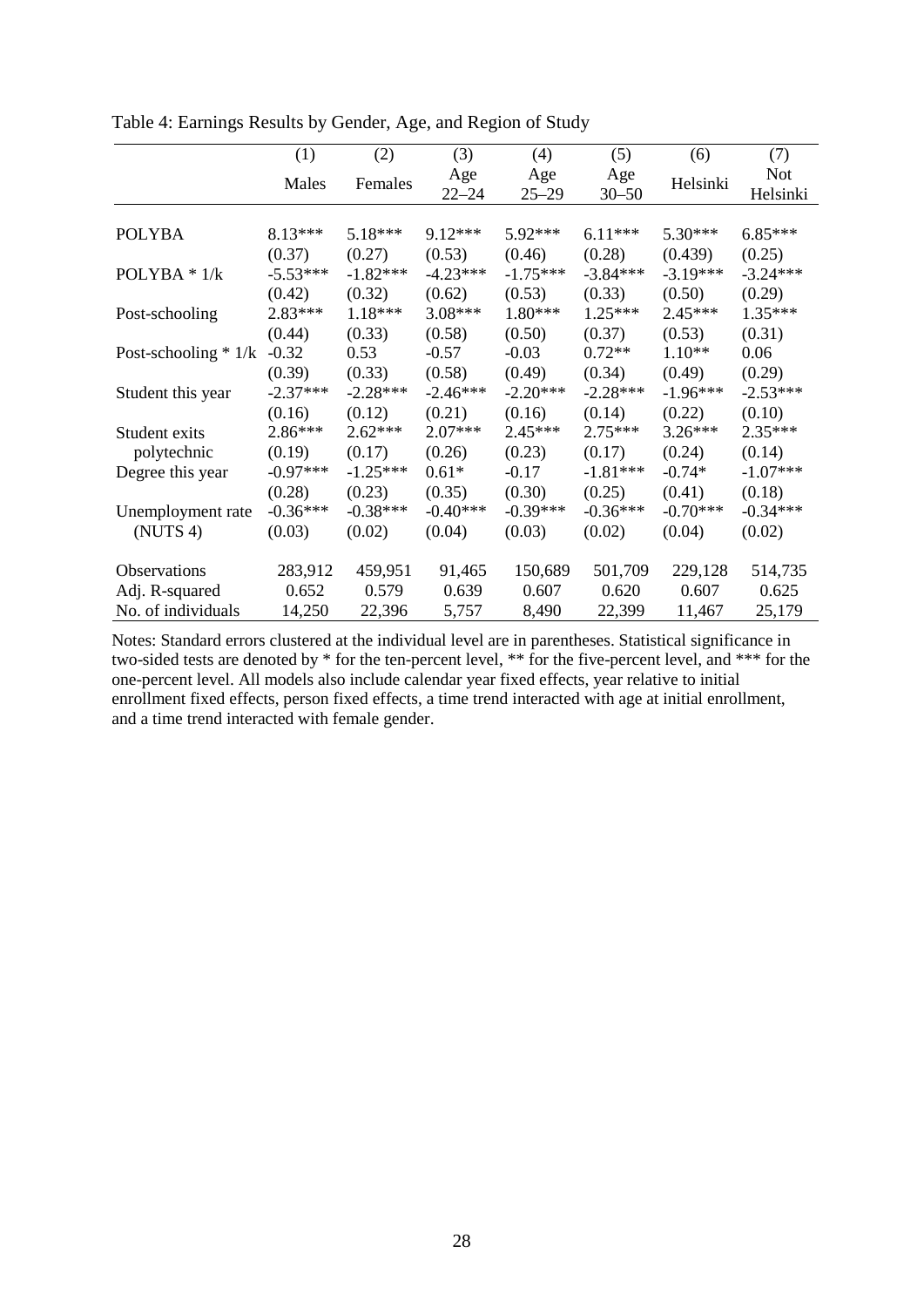|                           | Earnings        |            |            |            | Employment      |             |             |            |  |
|---------------------------|-----------------|------------|------------|------------|-----------------|-------------|-------------|------------|--|
|                           | (1)             | (2)        | (3)        | (4)        | (5)             | (6)         | (7)         | (8)        |  |
|                           | <b>Business</b> | Technology | Health     | Other      | <b>Business</b> | Technology  | Health      | Other      |  |
| <b>POLYBA</b>             | $5.07***$       | $9.03***$  | $5.63***$  | $5.73***$  | $0.063***$      | $0.071***$  | $0.104***$  | $0.056***$ |  |
|                           | (0.43)          | (0.45)     | (0.42)     | (0.47)     | (0.008)         | (0.008)     | (0.010)     | (0.010)    |  |
| POLYBA $*$ 1/k            | $-4.09***$      | $-5.37***$ | $-0.35$    | $-3.22***$ | $-0.026**$      | $-0.039***$ | 0.011       | $-0.031**$ |  |
|                           | (0.49)          | (0.51)     | (0.49)     | (0.55)     | (0.010)         | (0.010)     | (0.014)     | (0.013)    |  |
| Post-schooling            | 1.37**          | $3.37***$  | $2.03***$  | $1.67***$  | $0.034***$      | $0.069***$  | $0.043***$  | 0.015      |  |
|                           | (0.55)          | (0.53)     | (0.50)     | (0.56)     | (0.012)         | (0.012)     | (0.015)     | (0.015)    |  |
| Post-schooling $* 1/k$    | $0.95*$         | $-0.83*$   | 0.28       | 0.20       | 0.009           | 0.007       | 0.005       | $0.035***$ |  |
|                           | (0.49)          | (0.48)     | (0.50)     | (0.54)     | (0.011)         | (0.011)     | (0.015)     | (0.013)    |  |
| Student this year         | $-1.31***$      | $-1.89***$ | $-3.85***$ | $-1.49***$ | $-0.018***$     | $-0.059***$ | $-0.090***$ | $-0.017**$ |  |
|                           | (0.24)          | (0.21)     | (0.14)     | (0.19)     | (0.006)         | (0.006)     | (0.006)     | (0.007)    |  |
| Student exits polytechnic | $2.36***$       | $2.34***$  | $3.60***$  | $1.85***$  | $0.053***$      | $0.079***$  | $0.074***$  | $0.029***$ |  |
|                           | (0.23)          | (0.23)     | (0.27)     | (0.26)     | (0.007)         | (0.007)     | (0.011)     | (0.009)    |  |
| Unemployment rate         | $-0.68$         | 0.44       | $-1.57***$ | 0.05       | $-0.011$        | 0.013       | 0.020       | 0.011      |  |
| (NUTS 4)                  | (0.43)          | (0.36)     | (0.32)     | (0.35)     | (0.009)         | (0.010)     | (0.012)     | (0.012)    |  |
| <b>Observations</b>       | 206,644         | 191,295    | 209,138    | 136,786    | 206,644         | 191,295     | 209,138     | 136,786    |  |
| Adj. R-squared            | 0.610           | 0.642      | 0.572      | 0.625      | 0.314           | 0.344       | 0.302       | 0.330      |  |
| No. of individuals        | 10,039          | 9,369      | 10,365     | 6,873      | 10,039          | 9,369       | 10,365      | 6,873      |  |

Table 5: Earnings and Employment Results by the Field of Study

Notes: Standard errors clustered at the individual level are in parentheses. Statistical significance in two-sided tests are denoted by \* for the tenpercent level, \*\* for the five-percent level, and \*\*\* for the one-percent level. All models also include calendar year fixed effects, year relative to initial enrollment fixed effects, person fixed effects, a time trend interacted with age at initial enrollment, and a time trend interacted with female gender. The field has been measured at the beginning of the studies.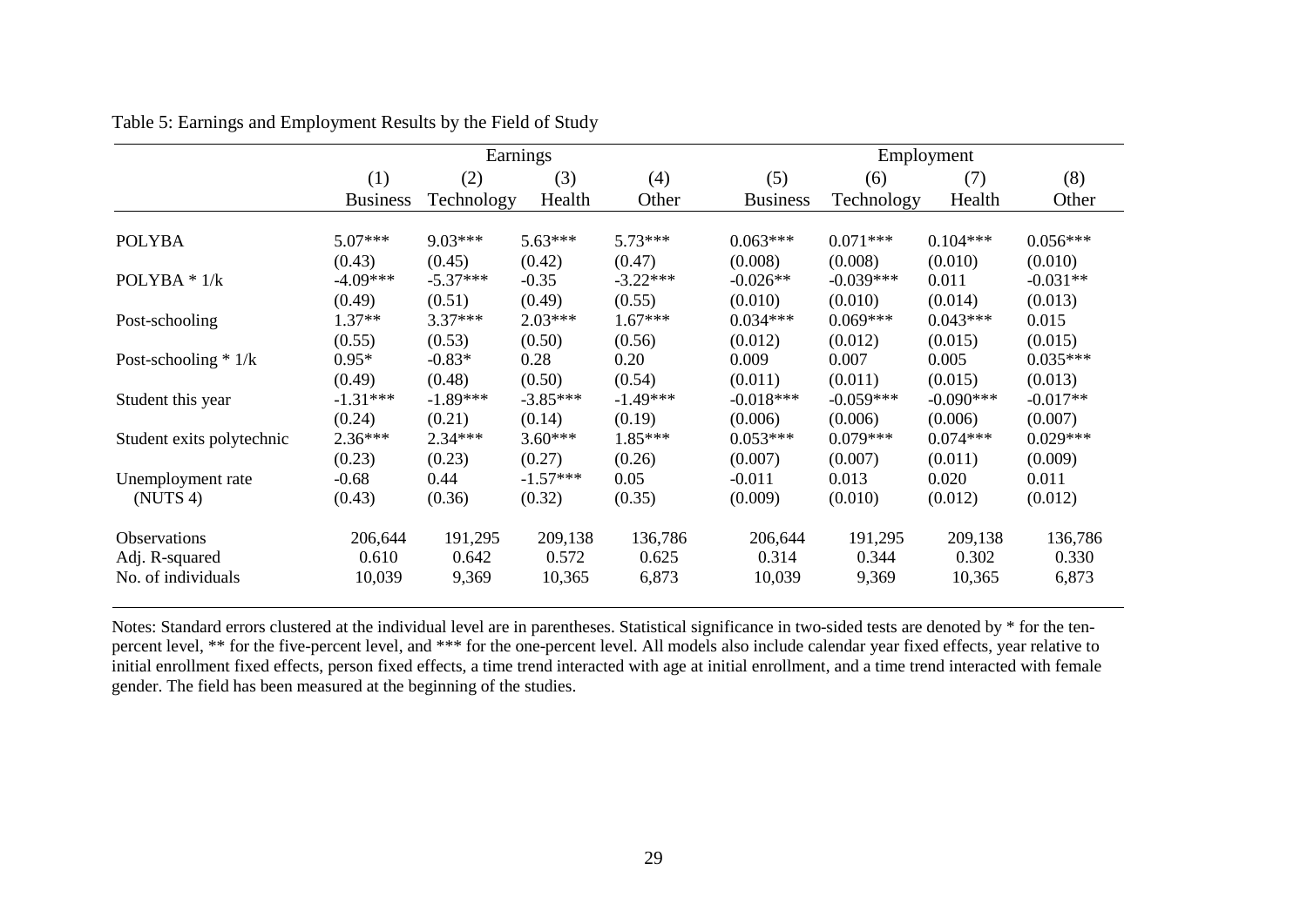

Figure 1: Annual Earnings by Completion Status, Years since Polytechnic Entry



Figure 2: Annual Employment by Completion Status, Years since Polytechnic Entry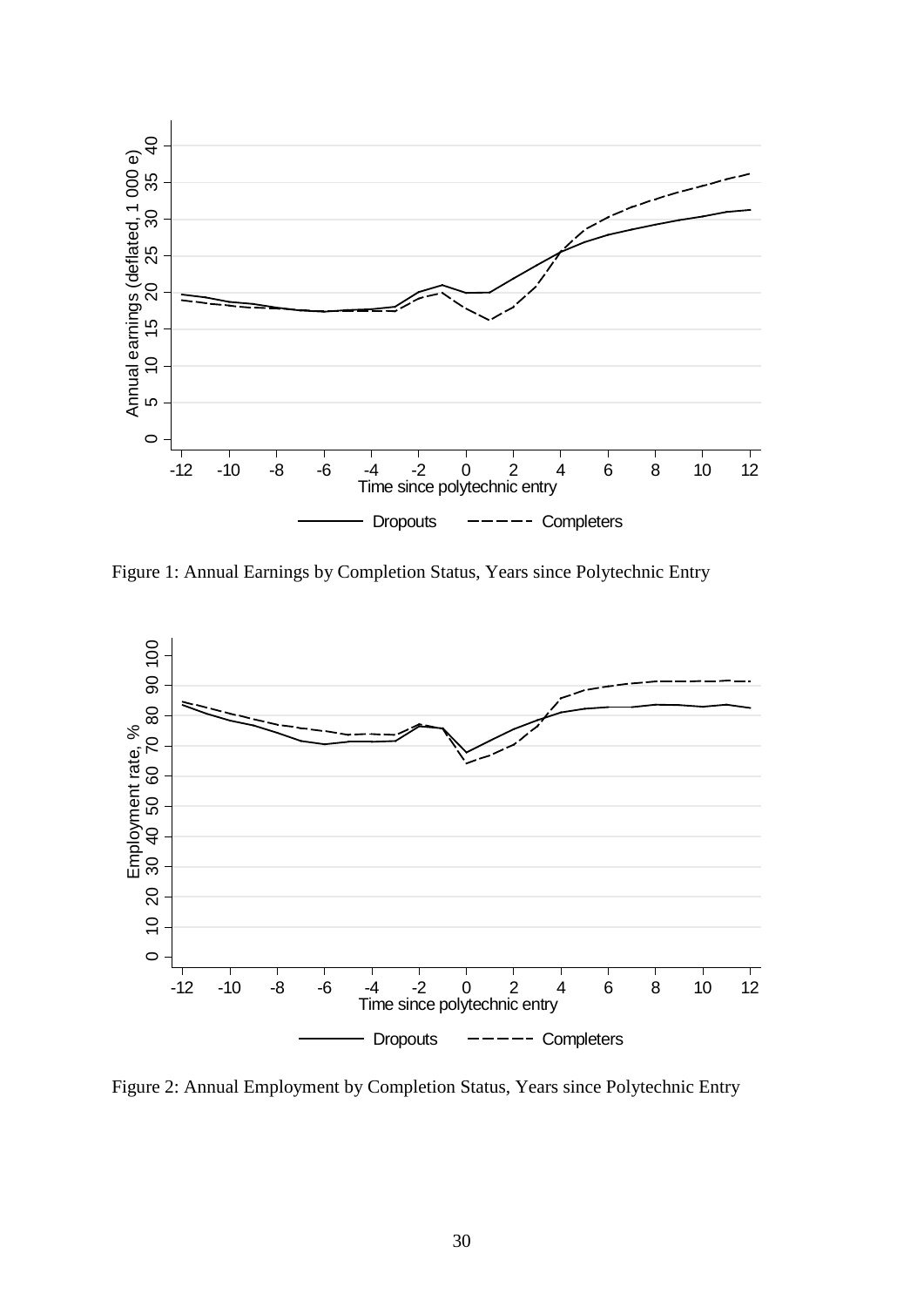

Figure 3: Difference in Earning Development between the Matched Polytechnic Entrants and Non-Entrants, Years since Polytechnic Entry Decision (Notes: Treatment effect on the treated is reported. Dashed lines indicate 95% confidence intervals based on Abadie and Imbens (2012) robust standard errors.)



Figure 4: Difference in Employment Development between the Matched Polytechnic Entrants and Non-Entrants, Years since Polytechnic Entry Decision (Notes: Treatment effect on the treated is reported. Dashed lines indicate 95% confidence intervals based on Abadie and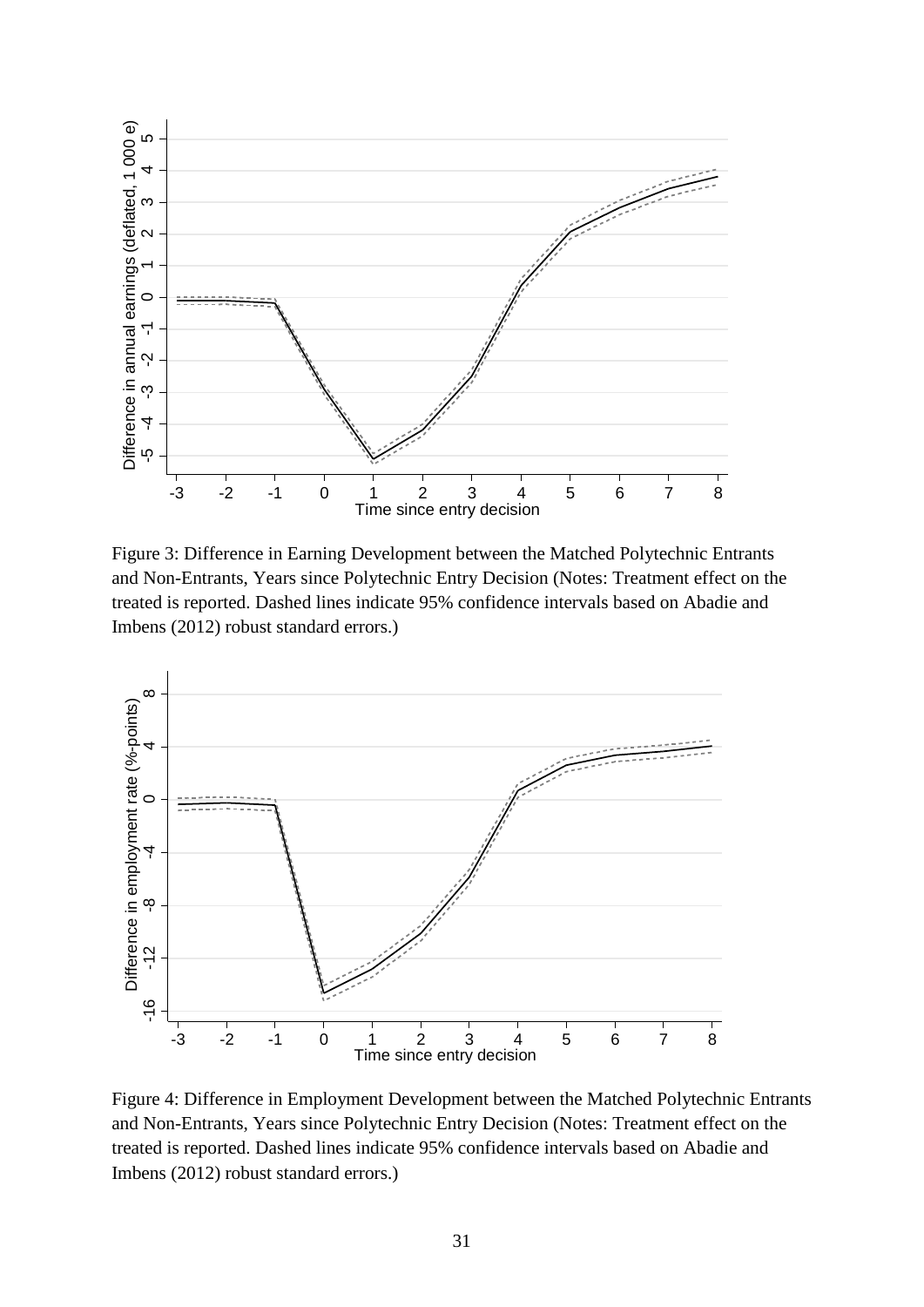|                                  |            | Earnings  | Employment   |           |  |
|----------------------------------|------------|-----------|--------------|-----------|--|
|                                  | (1)        | (2)       | (3)          | (4)       |  |
|                                  | Coeff.     | Std. Err. | Coeff.       | Std. Err. |  |
|                                  |            |           |              |           |  |
| <b>POLYBA</b>                    | $6.07***$  | 0.24      | $0.083***$   | 0.004     |  |
| POLYBA $*1/k$                    | $-3.04***$ | 0.29      | $-0.031***$  | 0.006     |  |
| Post-schooling                   | $1.15***$  | 0.36      | $0.026***$   | 0.007     |  |
| Post-schooling * 1/k             | 0.43       | 0.34      | $0.018***$   | 0.006     |  |
| Polytechnic student this year    | $-2.69***$ | 0.13      | $-0.052***$  | 0.004     |  |
| Student exits polytechnic        | $2.48***$  | 0.15      | $0.057***$   | 0.004     |  |
| Degree this year                 | $-1.28***$ | 0.21      | $-0.001$     | 0.006     |  |
| Age in years                     | $2.14***$  | 0.07      | $0.048***$   | 0.001     |  |
| Age squared                      | $-0.02***$ | 0.001     | $-0.001***$  | 0.000     |  |
| Female                           | 12.69***   | 1.19      | $0.171***$   | 0.025     |  |
| Female * Age                     | $-0.73***$ | 0.08      | $-0.008$ *** | 0.001     |  |
| Female * Age squared             | $0.01***$  | 0.001     | $0.000***$   | 0.000     |  |
| Swedish (ref. Finnish)           | $-1.35***$ | 0.37      | $-0.007$     | 0.007     |  |
| Other language                   | $-8.89***$ | 0.67      | $-0.181***$  | 0.015     |  |
| Male * Married                   | $4.30***$  | 0.22      | $0.087***$   | 0.004     |  |
| Female * Married                 | $0.50***$  | 0.16      | $-0.001$     | 0.004     |  |
| Male * Has kids under 7          | $0.87***$  | 0.17      | $0.015***$   | 0.003     |  |
| Female * Has kids under 7        | $-7.58***$ | 0.09      | $-0.139***$  | 0.002     |  |
| Male * Spouse employed           | $2.96***$  | 0.20      | $0.056***$   | 0.003     |  |
| Female * Spouse employed         | $0.77***$  | 0.12      | $0.056***$   | 0.003     |  |
| High school graduate             | $-0.45$    | 0.29      | 0.007        | 0.005     |  |
| Matricul. exam results           | 0.11       | 0.07      | $-0.002$     | 0.001     |  |
| Exam results missing             | $0.52*$    | 0.30      | $-0.005$     | 0.005     |  |
| Previous degree (ref. vocational |            |           |              |           |  |
| college)                         |            |           |              |           |  |
| - University                     | $2.12***$  | 0.40      | $-0.026***$  | 0.006     |  |
| - High school                    | $-6.09***$ | 0.19      | $-0.107***$  | 0.004     |  |
| - Vocational school              | $-3.52***$ | 0.13      | $-0.038***$  | 0.002     |  |
| - Unknown                        | $-5.79***$ | 0.32      | $-0.116***$  | 0.007     |  |
| Unemployment rate (NUTS4)        | $-0.40***$ | 0.02      | $-0.010***$  | 0.000     |  |
| Observations                     |            | 743,863   |              | 743,863   |  |
| Adj. R-squared                   |            | 0.335     |              | 0.138     |  |

Appendix Table 1: OLS Results for Earnings and Employment

Notes: Standard errors clustered at the individual level are in parentheses. Statistical significance in two-sided tests are denoted by \* for the ten-percent level, \*\* for the five-percent level, and \*\*\* for the one-percent level. All models also include birth and study region (NUTS3) fixed effects, calendar year fixed effects and year relative to initial enrollment fixed effects.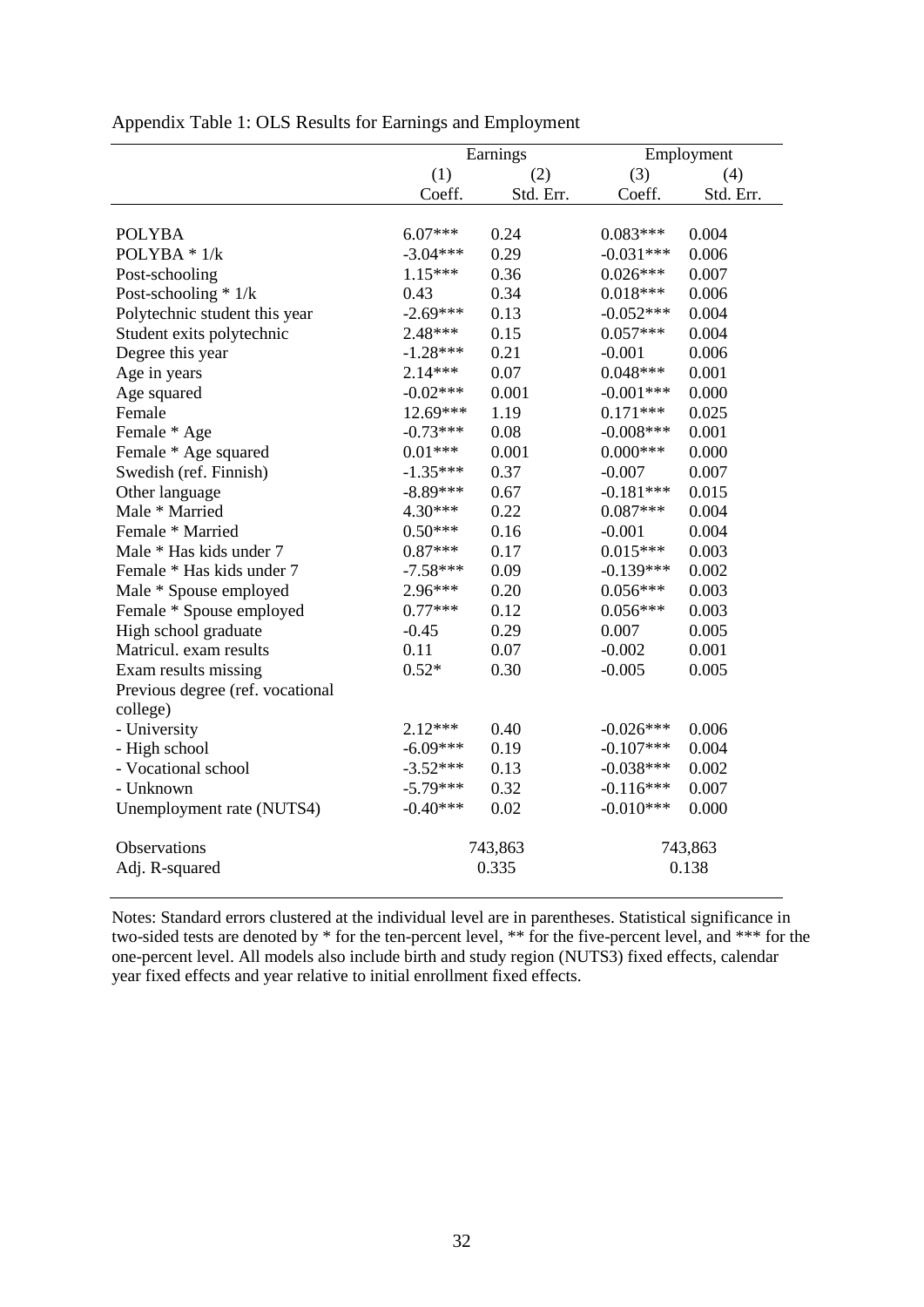|                        | (1)         | (2)         | (3)              | (4)              | (5)              | (6)         | (7)                    |
|------------------------|-------------|-------------|------------------|------------------|------------------|-------------|------------------------|
|                        | Males       | Females     | Age<br>$22 - 24$ | Age<br>$25 - 29$ | Age<br>$30 - 50$ | Helsinki    | <b>Not</b><br>Helsinki |
|                        |             |             |                  |                  |                  |             |                        |
| <b>POLYBA</b>          | $0.080***$  | $0.087***$  | $0.105***$       | $0.093***$       | $0.081***$       | $0.063***$  | $0.095***$             |
|                        | (0.006)     | (0.006)     | (0.012)          | (0.009)          | (0.005)          | (0.007)     | (0.005)                |
| POLYBA $*$ 1/k         | $-0.046***$ | $-0.008$    | $-0.043***$      | $-0.011$         | $-0.032***$      | $-0.028***$ | $-0.030***$            |
|                        | (0.008)     | (0.008)     | (0.016)          | (0.012)          | (0.007)          | (0.009)     | (0.007)                |
| Post-schooling         | $0.039***$  | $0.041***$  | $0.063***$       | $0.050***$       | $0.037***$       | $0.026**$   | $0.045***$             |
|                        | (0.009)     | (0.009)     | (0.018)          | (0.014)          | (0.008)          | (0.011)     | (0.008)                |
| Post-schooling $* 1/k$ | 0.012       | 0.001       | $-0.004$         | 0.007            | 0.003            | $0.031***$  | 0.002                  |
|                        | (0.008)     | (0.009)     | (0.017)          | (0.013)          | (0.007)          | (0.010)     | (0.007)                |
| Student this year      | $-0.066***$ | $-0.039***$ | $-0.093***$      | $-0.042***$      | $-0.042***$      | $-0.024***$ | $-0.059***$            |
|                        | (0.005)     | (0.004)     | (0.009)          | (0.007)          | (0.004)          | (0.005)     | (0.004)                |
| Student exits          | $0.076***$  | $0.049***$  | $0.065***$       | $0.064***$       | $0.056***$       | $0.044***$  | $0.068***$             |
| polytechnic            | (0.006)     | (0.006)     | (0.012)          | (0.009)          | (0.005)          | (0.007)     | (0.005)                |
| Degree this year       | $-0.015*$   | $0.016**$   | 0.014            | $0.027**$        | $-0.013**$       | $0.021**$   | $-0.004$               |
|                        | (0.008)     | (0.007)     | (0.015)          | (0.012)          | (0.006)          | (0.009)     | (0.007)                |
| Unemployment rate      | $-0.015***$ | $-0.015***$ | $-0.020***$      | $-0.019***$      | $-0.011***$      | $-0.020***$ | $-0.012***$            |
| (NUTS 4)               | (0.001)     | (0.001)     | (0.001)          | (0.001)          | (0.001)          | (0.001)     | (0.001)                |
| Observations           | 283,912     | 459,951     | 91,465           | 150,689          | 501,709          | 229,128     | 514,735                |
| Adj. R-squared         | 0.354       | 0.299       | 0.351            | 0.321            | 0.299            | 0.288       | 0.326                  |
| No. of individuals     | 14,250      | 22,396      | 5,757            | 8,490            | 22,399           | 11,467      | 25,179                 |

Appendix Table 2: Employment Results by Gender, Age, and Region of Study

Notes: Standard errors clustered at the individual level are in parentheses. Statistical significance in two-sided tests are denoted by \* for the ten-percent level, \*\* for the five-percent level, and \*\*\* for the one-percent level. All models also include calendar year fixed effects, year relative to initial enrollment fixed effects, person fixed effects, a time trend interacted with age at initial enrollment, and a time trend interacted with female gender.